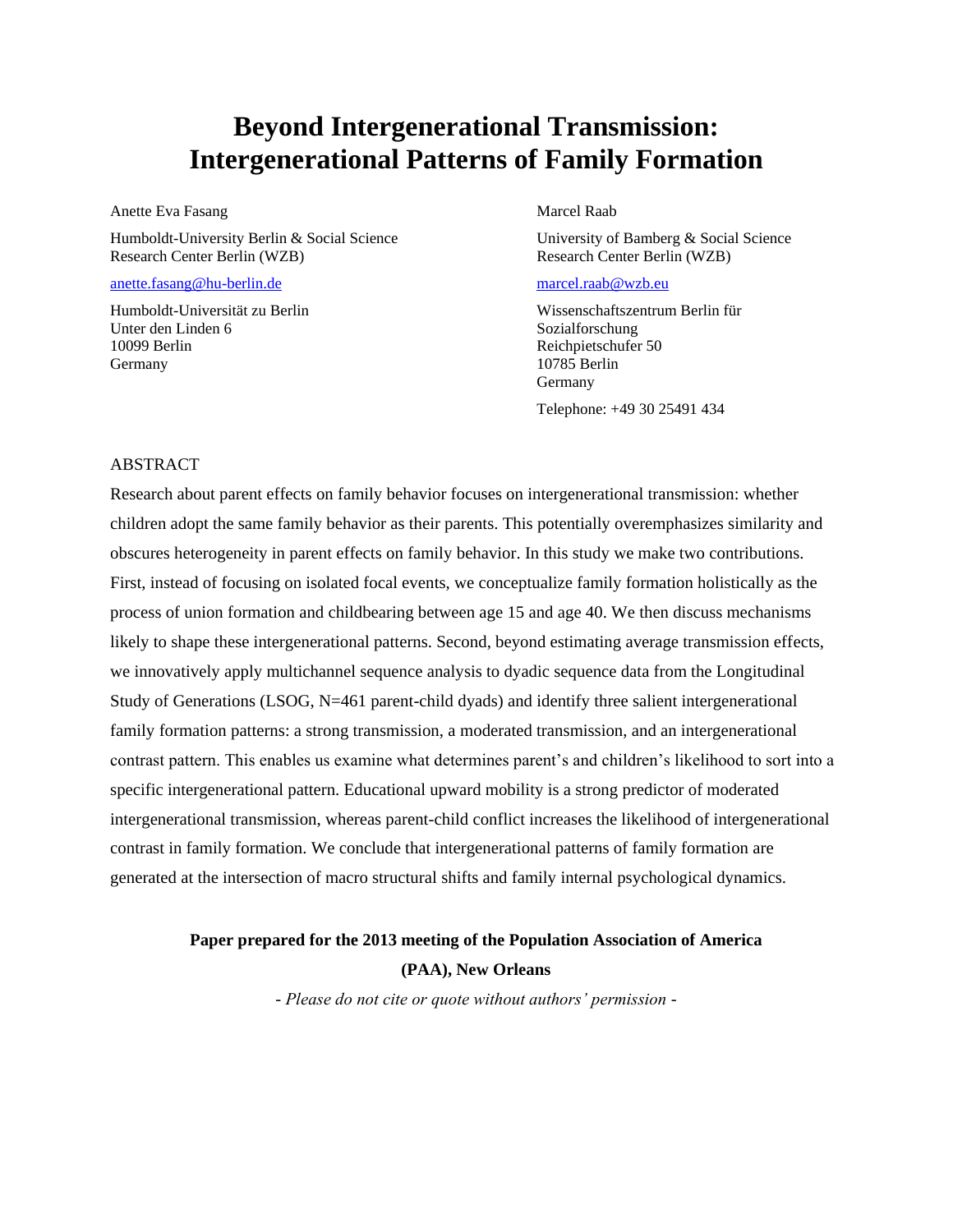### **Introduction**

The transition to adulthood and the process of family formation have changed considerably in recent decades. These changes are reflected in new emerging patterns of timing and sequencing of important demographic transitions such as leaving home, getting married, and becoming a parent. Several studies show a postponement of marriage and parenthood, increased divorce rates, and higher levels of nonmarital childbearing (Furstenberg, 2010; Shanahan, 2000; Teachman, Tedrow, & Crowder, 2000). Moreover, new living arrangements like cohabitation are gaining importance (Bumpass & Lu, 2000; Goldscheider, 1997).

In public debate and to a lesser extent also in scholarly work (e.g., Popenoe, 1993) this increasing diversity of family formation and living arrangements sometimes is equated with the demise of the American Family. But despite this pessimistic view, the family still is a primary source of individuals' integration into society and life courses are shaped by the experiences made in the family of origin (Bengtson, Biblarz, & Roberts, 2002; Elder, 1994). Life course theory emphasizes the importance of family relations in the principle of linked lives which states that "lives are lived interdependently and sociohistorical influences are expressed through this network of shared relationships" (Elder, Johnson, & Crosnoe, 2003, p. 13). Kinship bonds and among them most prominently parent-child relations are core networks of such shared relationships. Parental influence on children's life courses has been studied across several disciplines with regard to numerous outcomes e.g. values and norms (Acock & Bengtson, 1978; De Vries, Kalmijn, & Liefbroer, 2009), educational and occupational attainment (Blau & Duncan, 1967; Mare & Maralani, 2006), and health (Coneus & Spiess, 2012). More recent accounts also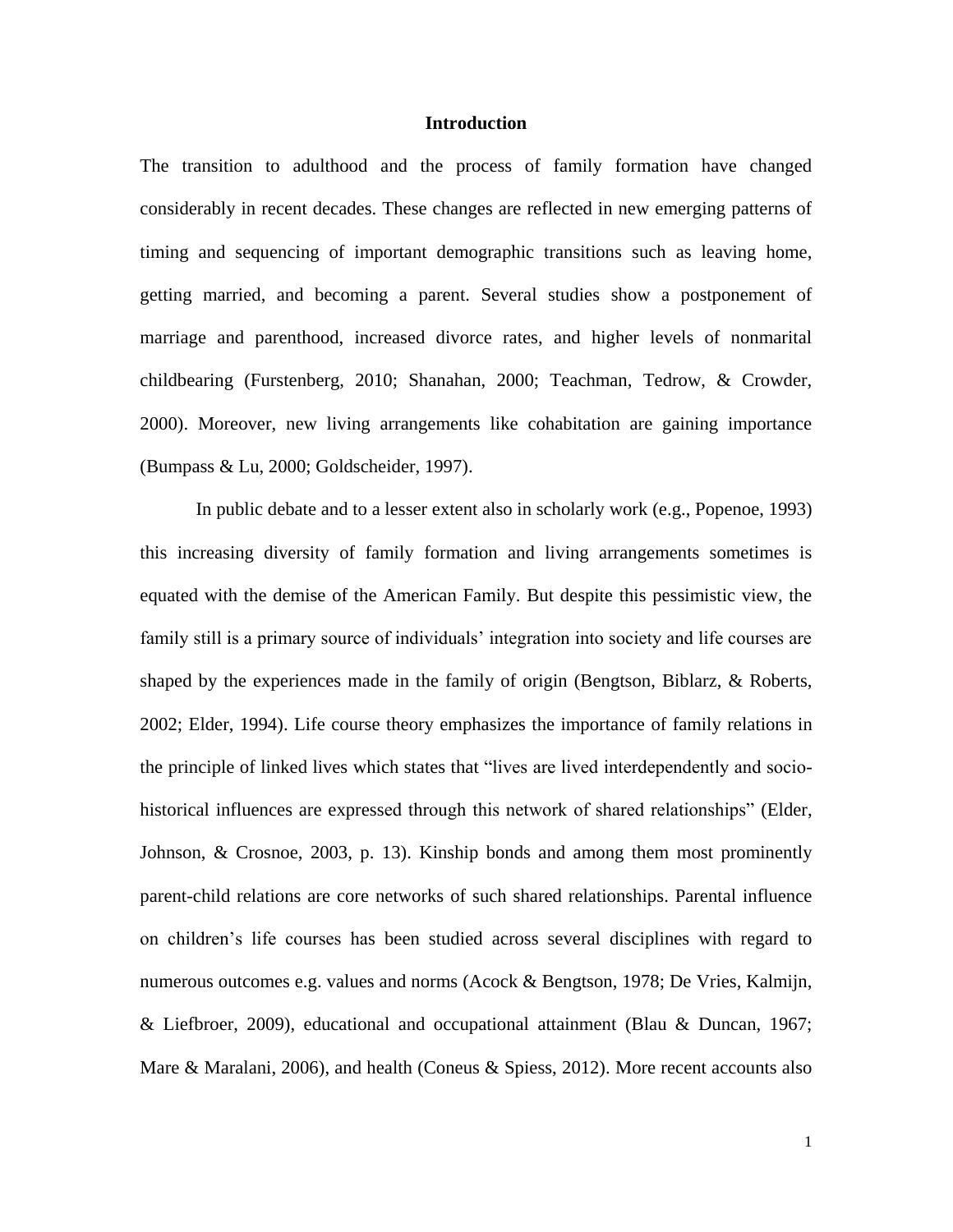acknowledge the importance of family structure in the family of origin for the reproduction of inequality (McLanahan & Percheski, 2008) as well as for the demographic composition of the filial generation (Murphy & Knudsen, 2002). Consequently, scholars interested in explaining family behavior also increasingly incorporate intergenerational models.

Most research on parental effects on family formation equates parental influence with intergenerational similarity (transmission). These models on intergenerational transmission are usually limited to isolated focal transitions such as fertility (Barber, 2000; Murphy, 1999), divorce (Amato, 1996; Diekmann & Engelhardt, 1999; Wolfinger, 2000) and, to a lesser extent, marriage (Feng, Giarrusso, Bengtson, & Frye, 1999; van Poppel, Monden, & Mandemakers, 2008) (for an exception see Liefbroer & Elzinga, 2012). Generally, when children adopt the same behavior as their parents, this is taken as evidence for intergenerational transmission of family behavior. For instance, if children give birth to their first child at the same age, or if they have the same number of children as their parents, this is seen as an indicator of intergenerational transmission of fertility.

This focus on direct transmission, where children follow the same behavioral patterns as their parents, loses sight of other regularities in parental influence on their children's family formation. Such regularities are empirically stable patterns in which parents' family trajectories are systematically linked to the family behavior of their children, even if the trajectories are not the same for parents and children. In fact, they might be quite the opposite, for example if there was a group of parents who have many children but their children have no or very few children themselves, possibly due to a disharmonious parent-child relationship. Such *contrast patterns* would not indicate direct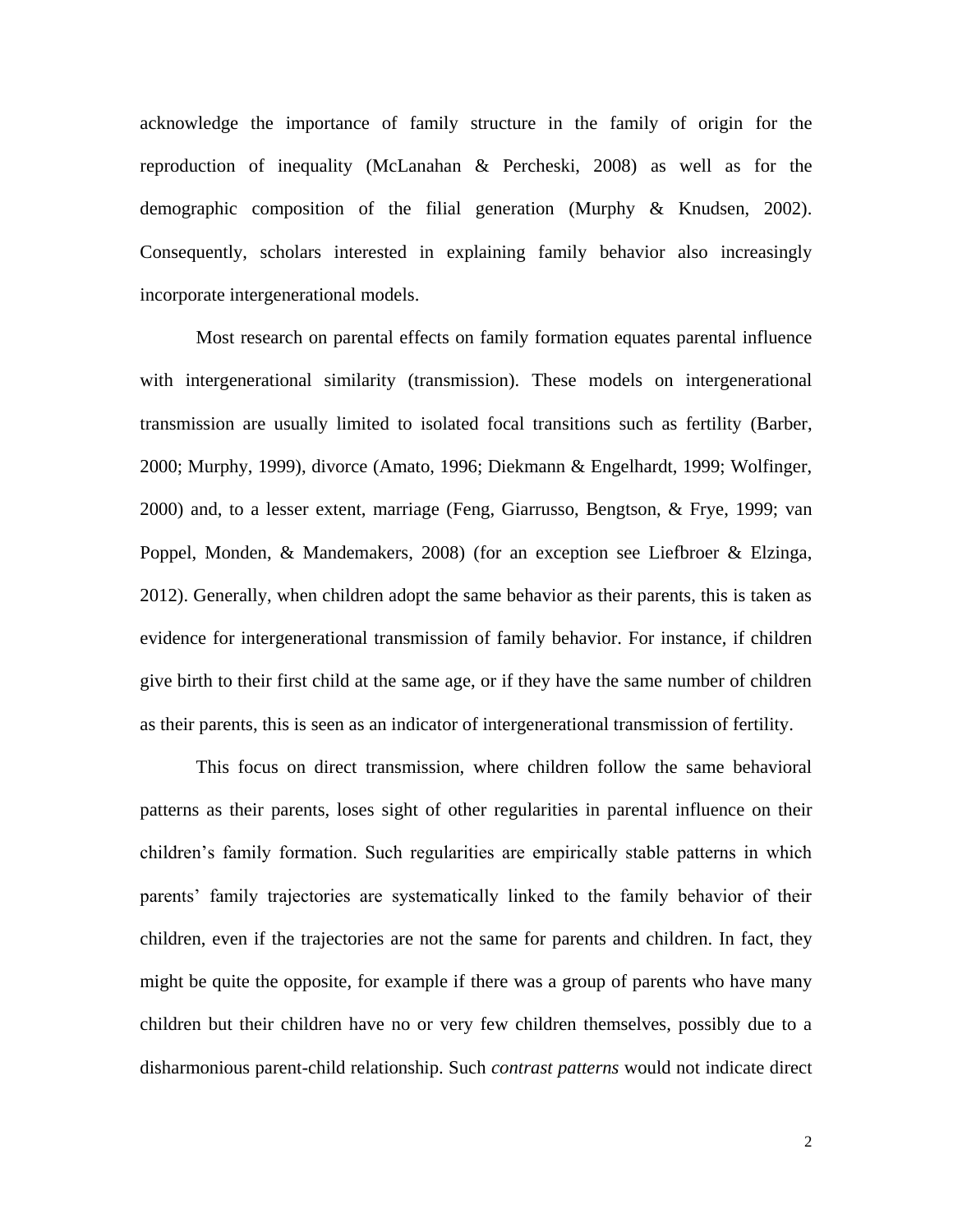intergenerational transmission of family behavior, but they would suggest that some mechanisms – operating on an individual, a dyadic or a societal level (Silverstein  $\&$ Giarrusso, 2011) – link a specific parental family behavior to a different family behavior among their children.

We argue that, by focusing on average effects on focal demographic transitions or certain aspects of family formation (e.g., parity), traditionally applied regression-based methods and their extensions, such as event history and multilevel models, have limitations to study the whole range of parent effects on their children's family behavior. Therefore, traditional approaches tend to overemphasize intergenerational similarities and obscure the heterogeneity of intergenerational patterns of family formation. For example, if the empirical distribution is indeed such, that children of specific parents cluster into *same* or *contrast family formation patterns*, average effects on isolated family formation events give a poor representation for both the *same* and *contrast* parent-child dyads.

This paper addresses two research questions: First, do we find distinct intergenerational patterns of *transmission* and *contrast* in family formation? Second, which mechanisms determine who sorts into specific intergenerational patterns of family formation? Our contribution to the study of intergenerational transmission of family formation is twofold. First, instead of focusing on isolated focal events, we conceptualize family formation holistically as the process of union formation and childbearing between age 15 and age 40. This allows us to theorize about the mechanisms that generate specific intergenerational family formation patterns and about which people would likely sort into them. Second, beyond estimating average transmission effects, we identify salient intergenerational family formation patterns - including *contrast patterns*. This enables us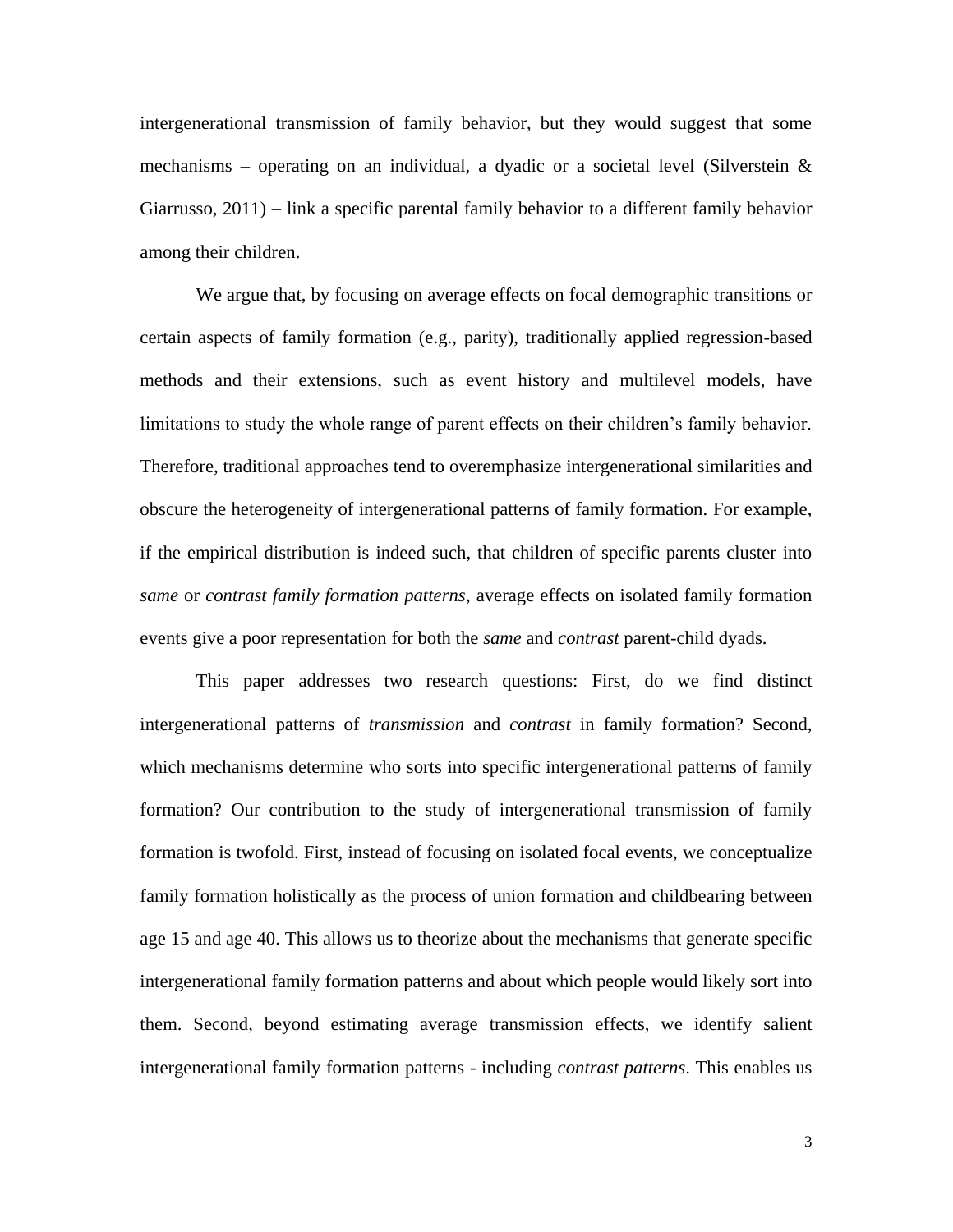to examine what determines parent's and children's likelihood to sort into a specific intergenerational pattern.

The sequential conceptualization of family formation addresses the problems of the "short-view in analytical scope" (Elder, 1985) caused by exclusively focusing on single events and allows us "to study a complex set of life-course trajectories as they actually take place, providing ideal-types of trajectories that can be interpreted and analysed in a meaningful way" (Aassve, Billari, & Piccarreta, 2007). It thereby recognizes the interdependency of multiple family formation events and acknowledges the diversity of family formation processes (Wu  $& Li$ , 2005, p. 112). Based on recent demographic trends and the intergenerational transmission literature we introduce three ideal typical patterns of intergenerational family formation – *strong transmission*, *moderated transmission*, and a *contrast pattern* – and develop hypotheses on micro- and macro-level mechanisms which might bring them about.

Drawing on data from the Longitudinal Study of Generations (LSOG) (Bengtson et al., 2002) we jointly examine family trajectories of parents born around 1920 to 1930 and their children born around 1940 to 1950 using multichannel sequence analysis (Gauthier, Widmer, Bucher, & Notredame, 2010; Pollock, 2007) and cluster analysis. This allows us to identify empirical regularities in family formation of parent-child dyads beyond direct intergenerational transmission and to test our hypotheses on the proposed ideal types in multinomial logistic regression models.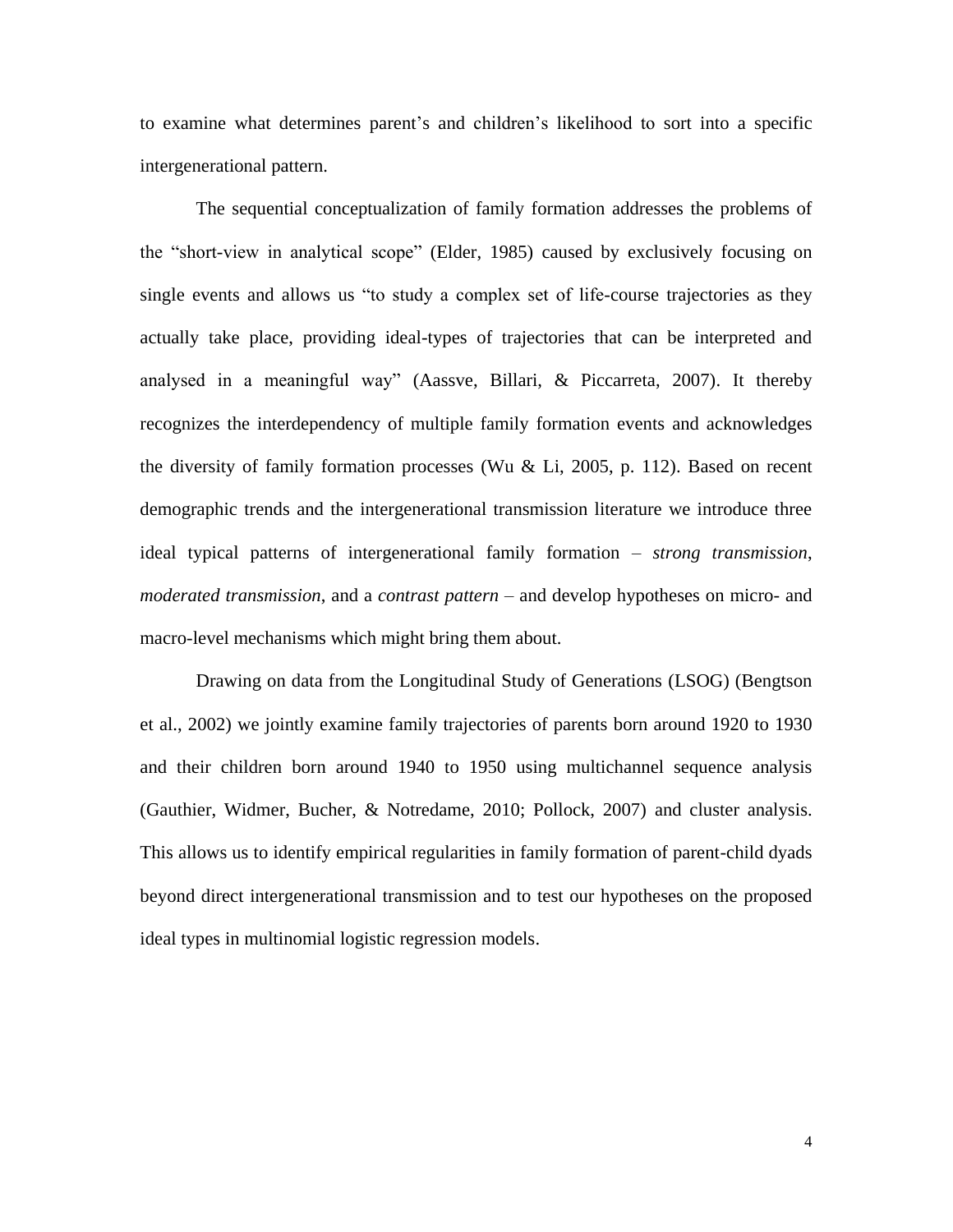#### **Theoretical Background: Intergenerational Patterns of Family Formation**

Current research provides ample evidence for the transmission of family behavior but widely neglects alternative accounts of parental influence. Hence, the picture of intergenerational patterns of family formation remains incomplete. We therefore conceptualize *intergenerational patterns of family formation* as regularities in parent's and children's family formation that include similarity but also comprise *patterns of systematic deviation and contrast*.

Figure 1 presents three ideal-typical intergenerational patterns of family formation. Each panel in figure 1 shows the stylized family formation processes of a parent and his or her child(ren) from age 15 to 40. They differ in terms of the type of process – different family formation states – and the pace at which this process is experienced – the timing and sequencing of family formation states. In the following section we first present each of the three ideal-typical patterns. Then we discuss mechanisms that could bring the respective patterns about. Finally, we consider which people would be likely to sort into each pattern given that certain mechanisms are at work in shaping intergenerational regularities in family formation.

FIGURE 1: Three ideal-typical intergenerational patterns of family formation (view in

color)

*Strong intergenerational transmission: "same process – same speed".* The top panel in figure 1 displays a parent-child dyad in which the child's family trajectory is identical to the sequence of its parent, i.e. the child experiences the same family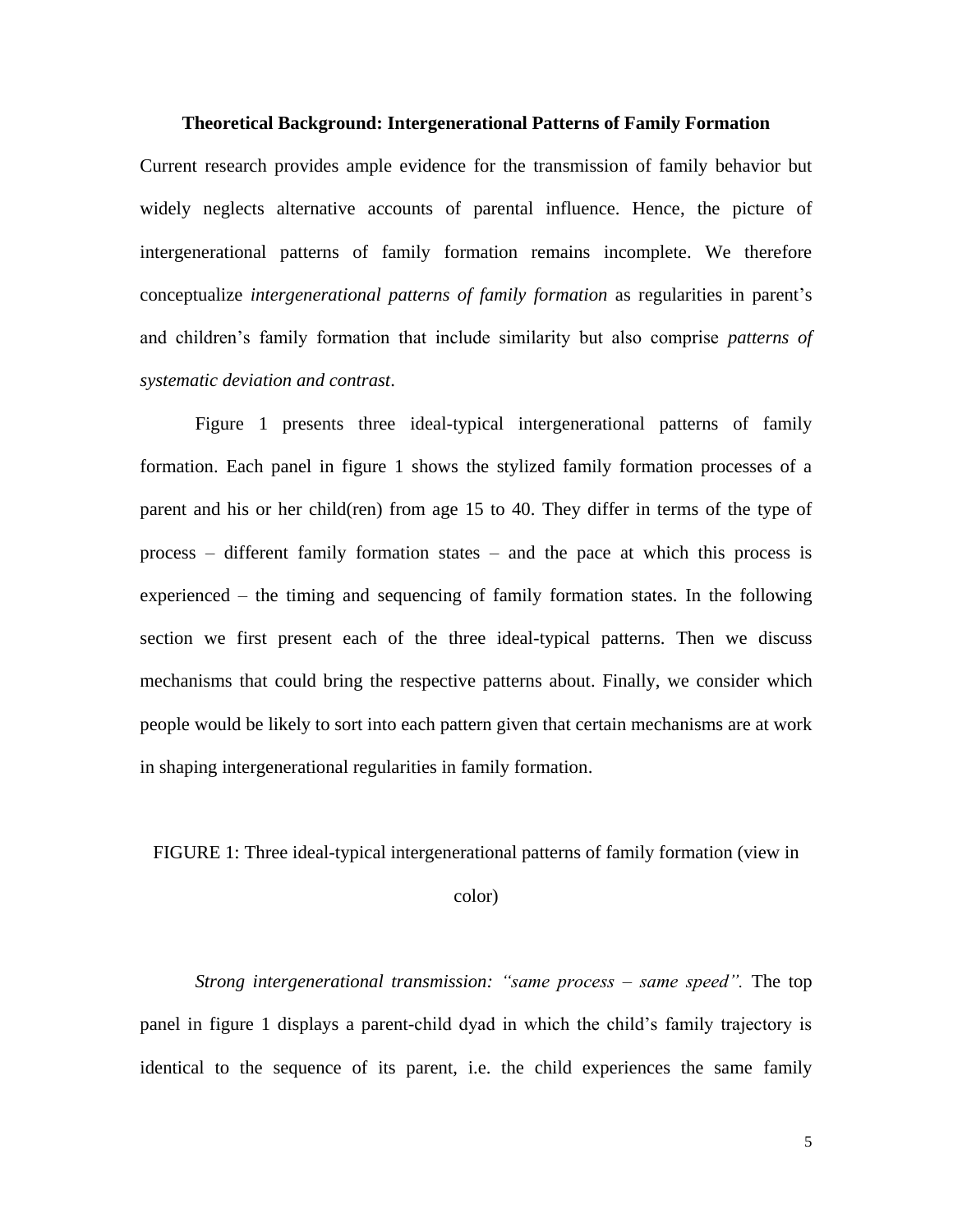formation process at the same speed as the parent. The transmission literature proposes several mechanisms that would generate this intergenerational resemblance: value socialization, social control, transmission of family formation as a by-product of status inheritance, and genetic transmission (Barber, 2000; Kohler, Rodgers, & Christensen, 1999; McLanahan & Bumpass, 1988; van Poppel et al., 2008). Moreover, psychological studies emphasize the catalytic impact of transmission belts. Relational transmission belts are concerned with the role of parenting styles and the relationship quality of parents and children whereas socio-developmental transmission belts, among other things, consider the child's developmental phase as well as the child's sibling position (Schönpflug, 2001, p. 175; Sulloway, 1997). Against this background, *strong transmission* of family behavior is most likely to occur if the parent-child relationship is amicable, there is a high level of intergenerational value congruence, the child is firstborn and has a similar social status and the same gender as the parent.

*Moderated intergenerational transmission: "similar process – different speed".* The second parent-child dyad in figure 1 again shows a pattern of intergenerational similarity. The child experiences a family formation process which is quite similar to the parent's trajectory with regard to the family formation states that occur, but differs in two important respects: First, later onset of family formation in the child's biography, both in terms of a postponement of marital as well as for birth events. Second, the child's family of procreation is smaller than in the family of origin, i.e. the child's parity at age 40 is lower than the parental parity. This corresponds to both a tempo and a quantum effect, i.e. a delay and decline of fertility, among the child generation compared to their parents (Bongaarts & Feeney, 1998). Despite these differences, the family trajectories in the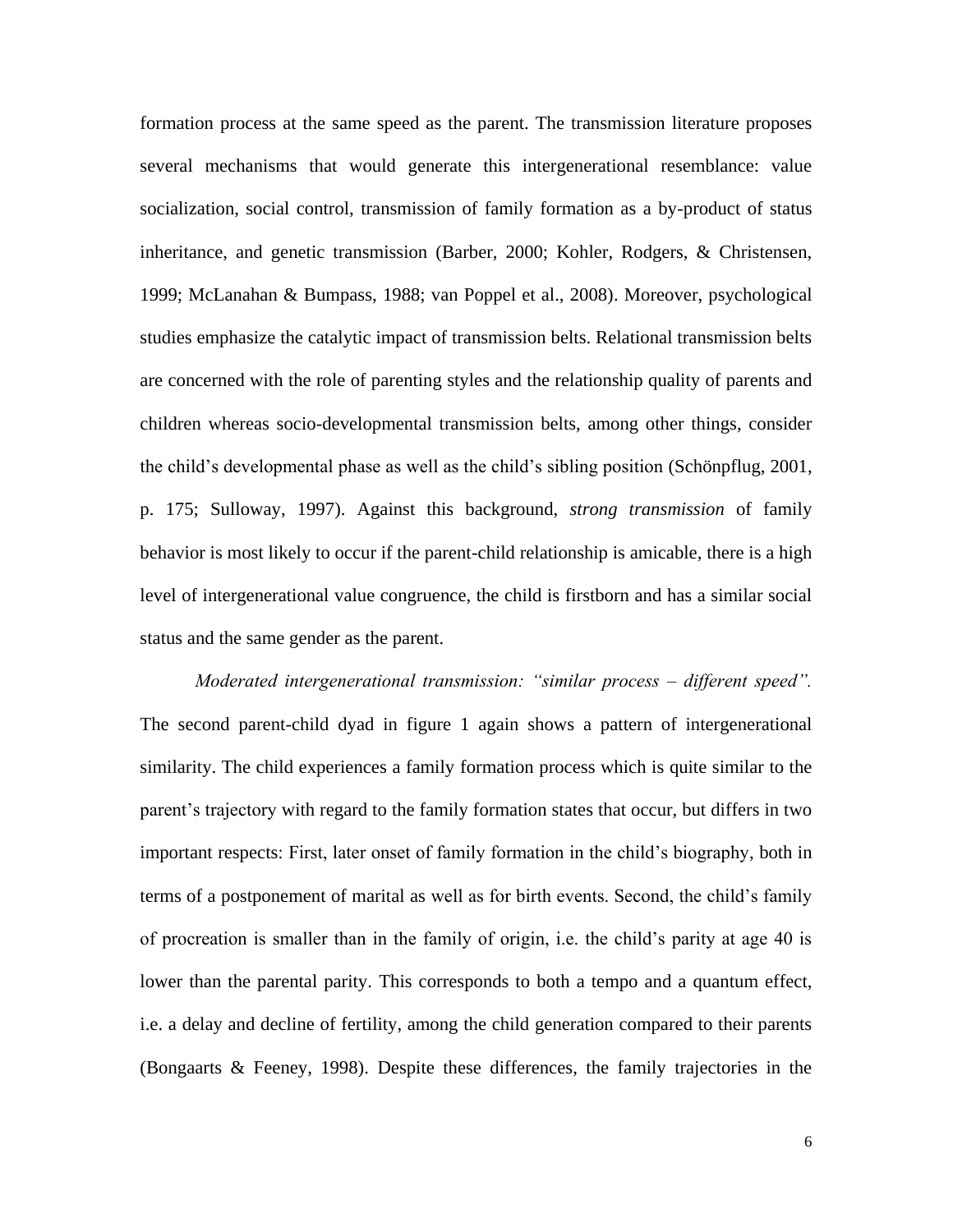second panel of figure 1 are quite similar. Hence we label this pattern *moderated transmission*.

For driving forces that could bring this pattern about, one can first turn to the mechanisms listed above for *strong transmission*, because essentially, there is similarity in parent's and children's family formation. Reasons for the 'moderation' of this transmission through a shift in timing can be found in the literature that is concerned with wider societal changes in which family formation is embedded. First, structural shifts, including the educational expansion, technological change, changing skill requirements, and a rising labor force participation of women will induce a postponement of family formation among the child generation as they adapt to these changing circumstances (Brückner & Mayer, 2005; McLanahan, 2004; Sennett, 1998; Shanahan, 2000). Second, proponents of the 'Second Demographic Transition' argue that ideational shifts to postmaterial values of self-realization (Inglehart & Baker, 2000; Lesthaeghe & Neidert, 2006), the broad availability of more effective contraception, and prolonged phases of adolescence (Arnett, 2000) might motivate a pattern of moderated intergenerational transmission among the child generation. Recognizing both structural shifts and ideational changes, Silva (2012) proposes that in times of economic uncertainty traditional markers of adulthood, such as marriage, parenthood or buying a home, become more difficult for young adults to attain. This leads to a postponement of these events in the life course as well as an increasing rejection of these markers as necessary components for constructing an adult identity.

A pattern of moderated transmission is most likely to occur for parent-child dyads in which the children partake strongly in these structural and ideational changes. To what

7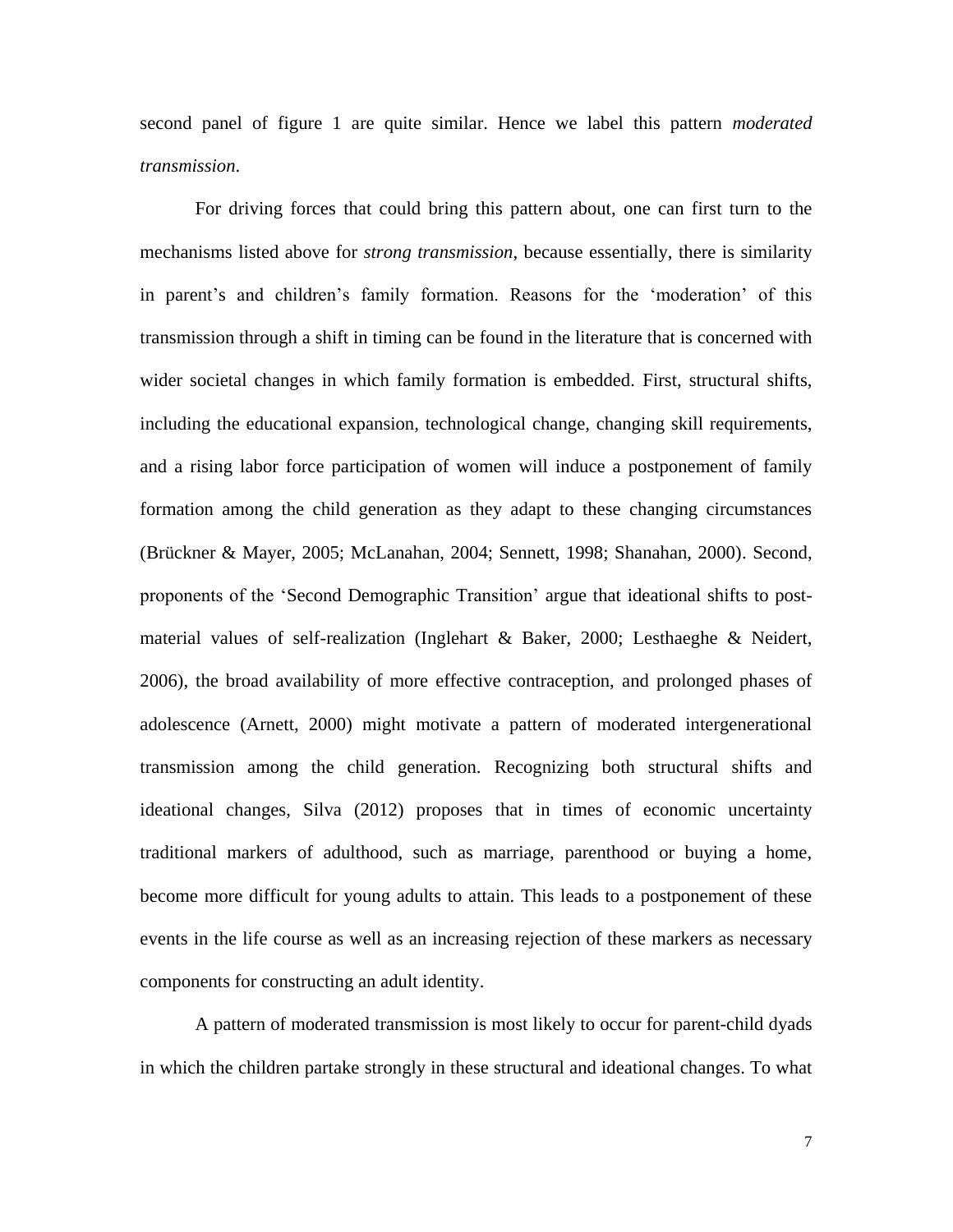extent they partake in them will among other things be related to social upward mobility. Upward mobility is associated with delayed and decelerated family formation due to longer periods of post-secondary education and re-training to meet higher and more volatile skill requirements on the labor market. Educational and social upward mobility can also be seen as a proxy for more progressive and liberal values of family formation that would additionally favor a pattern of moderated transmission (Inglehart & Baker, 2000; Trent & South, 1992). Further, mother-daughter dyads will be particularly likely to sort into a pattern of moderated transmission, if it is indeed driven by the larger structural shifts mentioned above. The unique closeness often found in the mother-daughter relationship (Silverstein & Bengtson, 1997) creates strong transmission belts that favor similarity in their family formation. Given the greater influx of women into the education system and labor market, especially for our child generation - the baby boomers – daughters are at the same time particularly likely to partake in macro structural shifts that will moderate this transmission of family formation. For our study cohorts, we therefore assume moderated transmission as the most frequent pattern of intergenerational family formation. On the one hand, close parent-child relationships will further transmission. On the other hand profound macro structural shifts between the two generations will induce moderation for many of them by shifting the timing of focal events in the family formation process.

*Intergenerational contrast: "different process"*. This pattern refers to a process where the children not only experience family formation at a different pace than their parents, but go through different family formation states altogether. Stylized examples are given in panel three of figure 1, where the parent follows a family formation process of early

8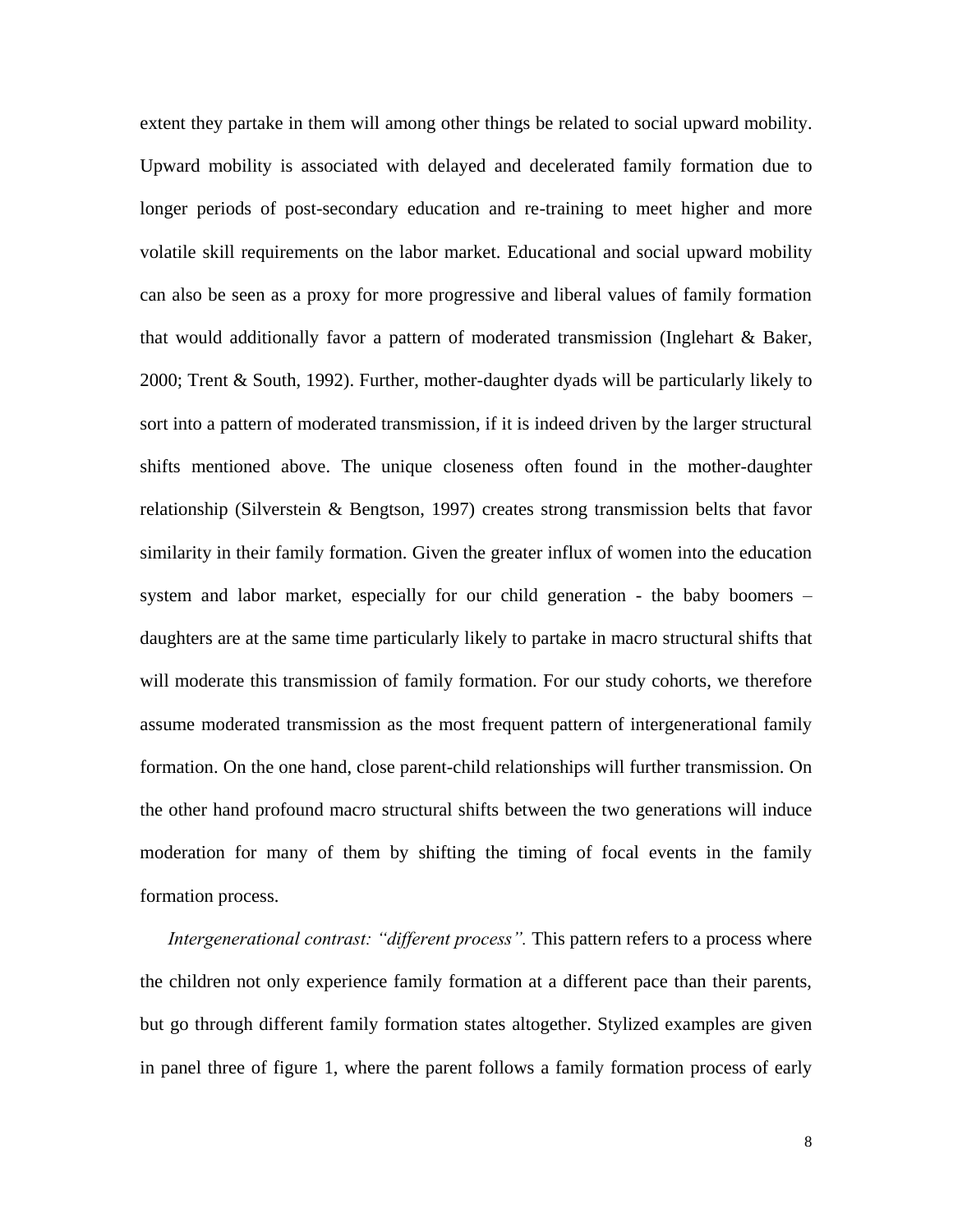marriage and high parities, whereas the children either forego family formation and ultimately remain single and childless, become single parents, or divorce early and remain divorced. Possible mechanisms generating such a *contrast pattern* are suggested in the psychological literature on intergenerational relations and family formation. In terms of family internal dynamics, parent-offspring conflict and marital conflict among parents can interfere with parents' function as role models for children (e.g. Schönpflug, 2001). In the presence of family internal conflict, children might deliberately try to distance themselves from their parents by making opposing life choices also in terms of their family behavior. Another rationale for *intergenerational contrast* in family formation is found in the birth order literature. In a contested debate (Booth & Kee, 2009; Freese, Powell, & Steelman, 1999; Johnson & Stokes, 1976; Murphy & Knudsen, 2002; Sulloway, 1997), several scholars argue that firstborns will adhere most closely to the authority and role model observed in their parents. In contrast, later borns will strive to minimize direct competition with their older siblings by establishing their own 'niches' within the family and follow contrasting paths to their older siblings and parents. This may also be reflected in contrasting family behavior.

Finally, there is an argument in the life course and cohort replacement literature that each generation has a need to establish generation-identifying markers (Bengtson & Troll, 1978; Mannheim, 1952). To assert autonomy and draw boundaries to the parent generation, the child generation could among other things establish generation-specific contrasting family formation behavior. This might be particularly adaptive in times of rapid social change (Bengtson, 1970; Mead, 1970). Nonetheless, we assume that family internal dynamics are the core driving forces of *intergenerational contrast* in family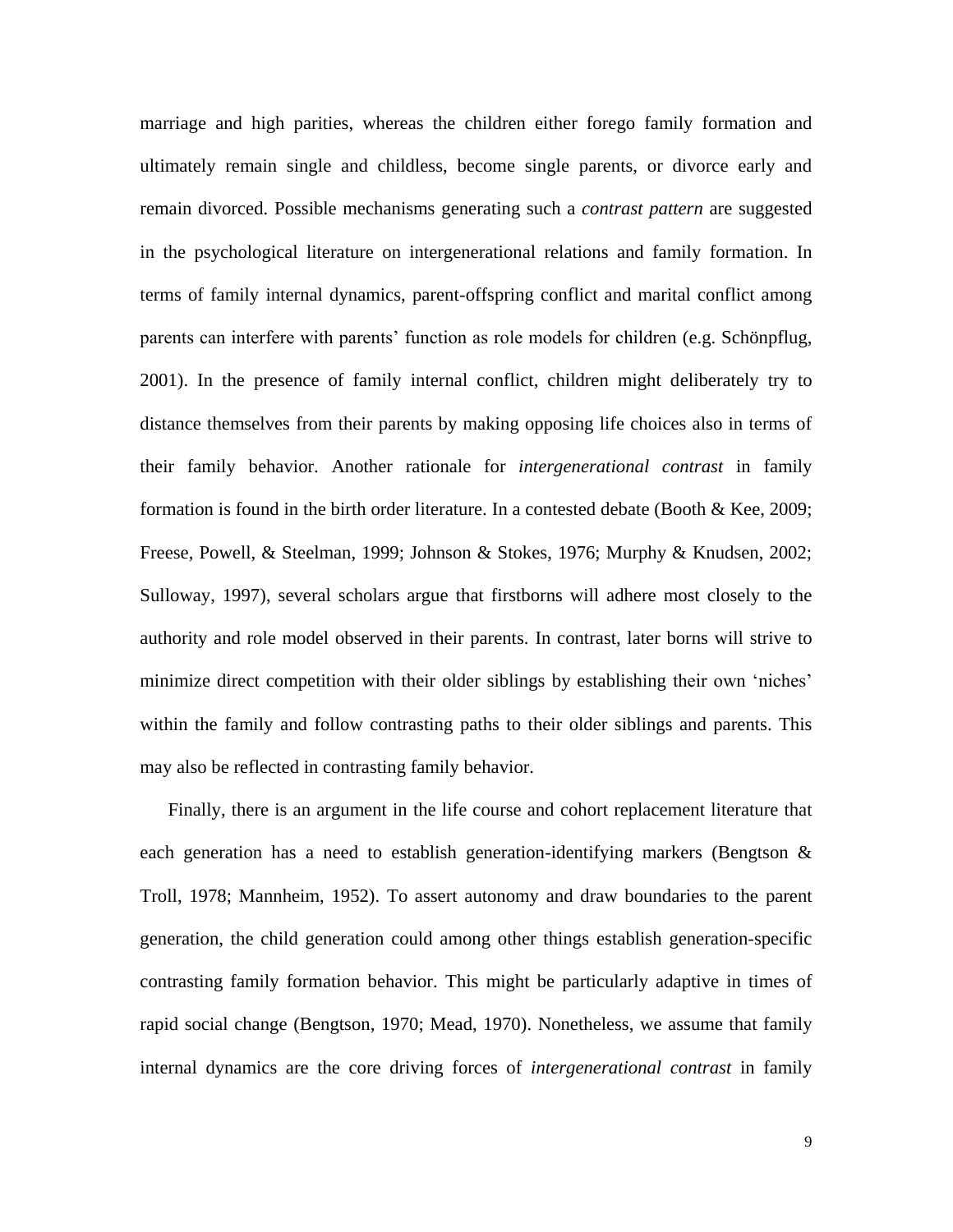formation. Consequently, children who have a disharmonious relationship to their parents or were exposed to marital conflict among their parents, as well as later born siblings will be most likely to sort into a *contrasting family formation pattern*.

### *Data and Sample*

The data requirements for answering our two research questions on whether the three ideal-typical intergenerational patterns of family formation exist and what determines who sorts into them are high: First, information on family trajectories from age 15 to at least 40 is necessary to assume completed fertility. Censoring in the early 30s is a problem in most potentially suited data sets. Second, we need to identify intergenerational links between parents and children, which is usually not possible at all, or only for very limited case numbers, in surveys that do not explicitly follow a multigenerational design. Third, data on standard socio-demographic variables as well as on family internal dynamics – e.g. the parent-child relationship quality – are necessary to inform the mechanisms discussed above. These are lacking in most large household panel surveys. The Longitudinal Study of Generations (LSOG) meets all three of these requirements (for more details on the data, see Bengtson, Biblarz, & Roberts, 2002).

The LSOG is a four-generation study that was administered in seven waves (1971, 1985, 1988, 1991, 1994, 1997, 2000). The 1971 starting sample consists of 2,044 individuals, aged 16-91, from 328 three-generation families who were drawn randomly from 840,000 members of a California Health Maintenance Organization (HMO) in the greater Los Angeles area. The sampling units were grandparents (generation 1) of threegeneration families. The grandparents, their spouses (G1s), their adult children (G2s), and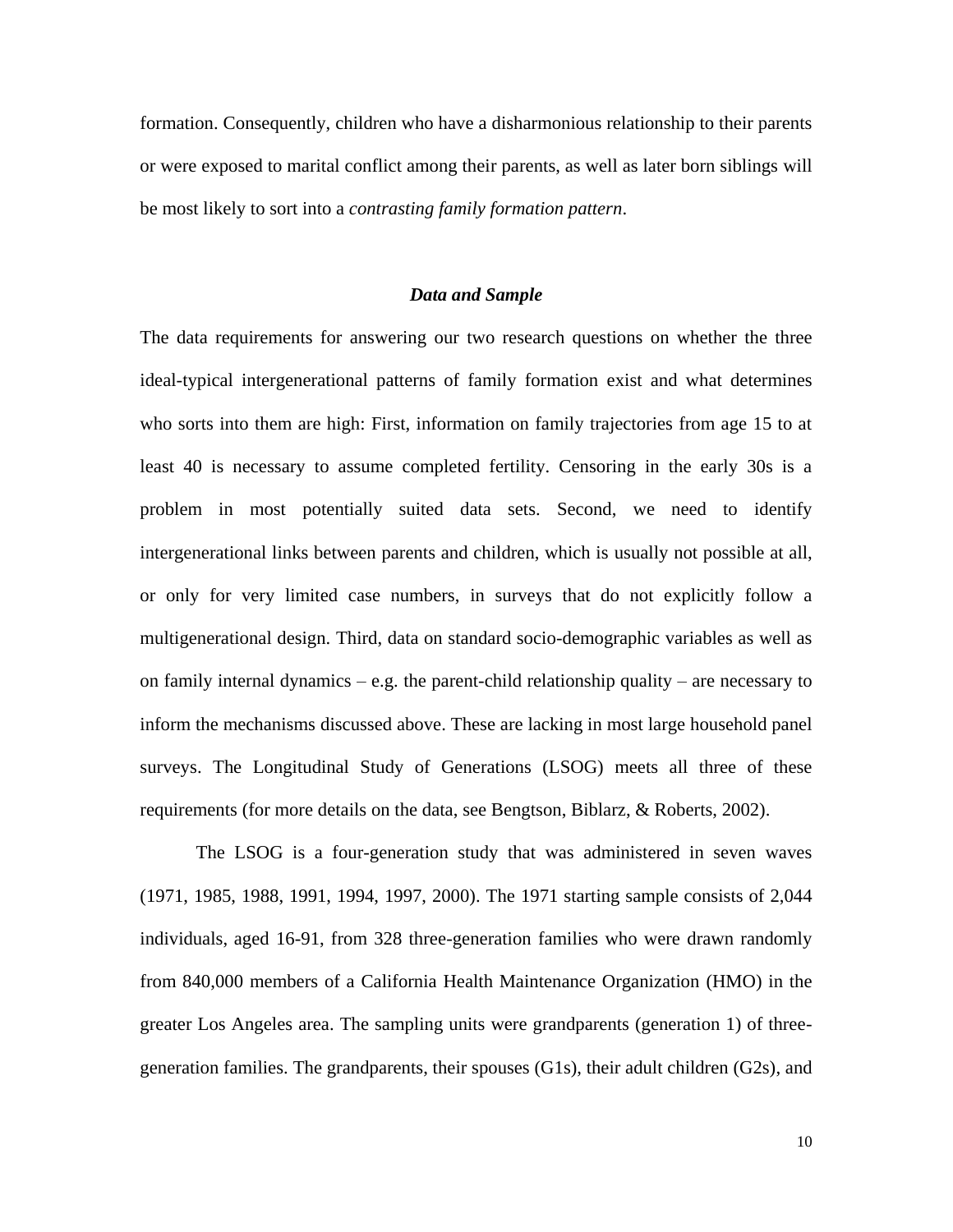their grandchildren who were aged 16 or older (G3s) were eligible sample members and answered self-administered questionnaires on a wide range of sociological and social psychological topics: social attitudes and values, educational and occupational attainments, family formation, and intergenerational relationships. The sample reflects the membership structure of the HMO and is generally representative of non-Hispanic White, economically stable middle-class families (Bengtson, Copen, Putney, & Silverstein, 2009, p. 330). The LSOG combines prospective measurement with retrospective accounts and offers the advantage to analyze complete family formation sequences of parents and their children between age 15 and age 40. In addition, the LSOG provides "uniquely detailed measurements" (Bengtson et al., 2002, p. 15) of family internal dynamics and at the same time allows to examine the family formation of parents and their children under different socio-historical conditions. The LSOG has been widely used to study intergenerational solidarity (Bengtson & Roberts, 1991), the structure of intergenerational cohesion (Silverstein, Gans, Lowenstein, Giarrusso, & Bengtson, 2010), as well as intergenerational similarities and differences in values, norms and opinions (e.g. Bengtson, 1975; Bengtson et al., 2009; Gans & Silverstein, 2006). To our knowledge, this is the first study to fully exploit the unique intergenerational and longitudinal information on family formation processes in the LSOG.

For the analysis we draw on data for two generations: the parent generation (G2), the 'silent generation' born in the 1920s and 1930s, and their children (G2) the 'baby boomers' who were born in the late 1940s and 1950s. For the unique linking of parents and children we used the years of birth of the children (G3s) and validated them with information from the birth biographies of their parents (G2s). The resulting starting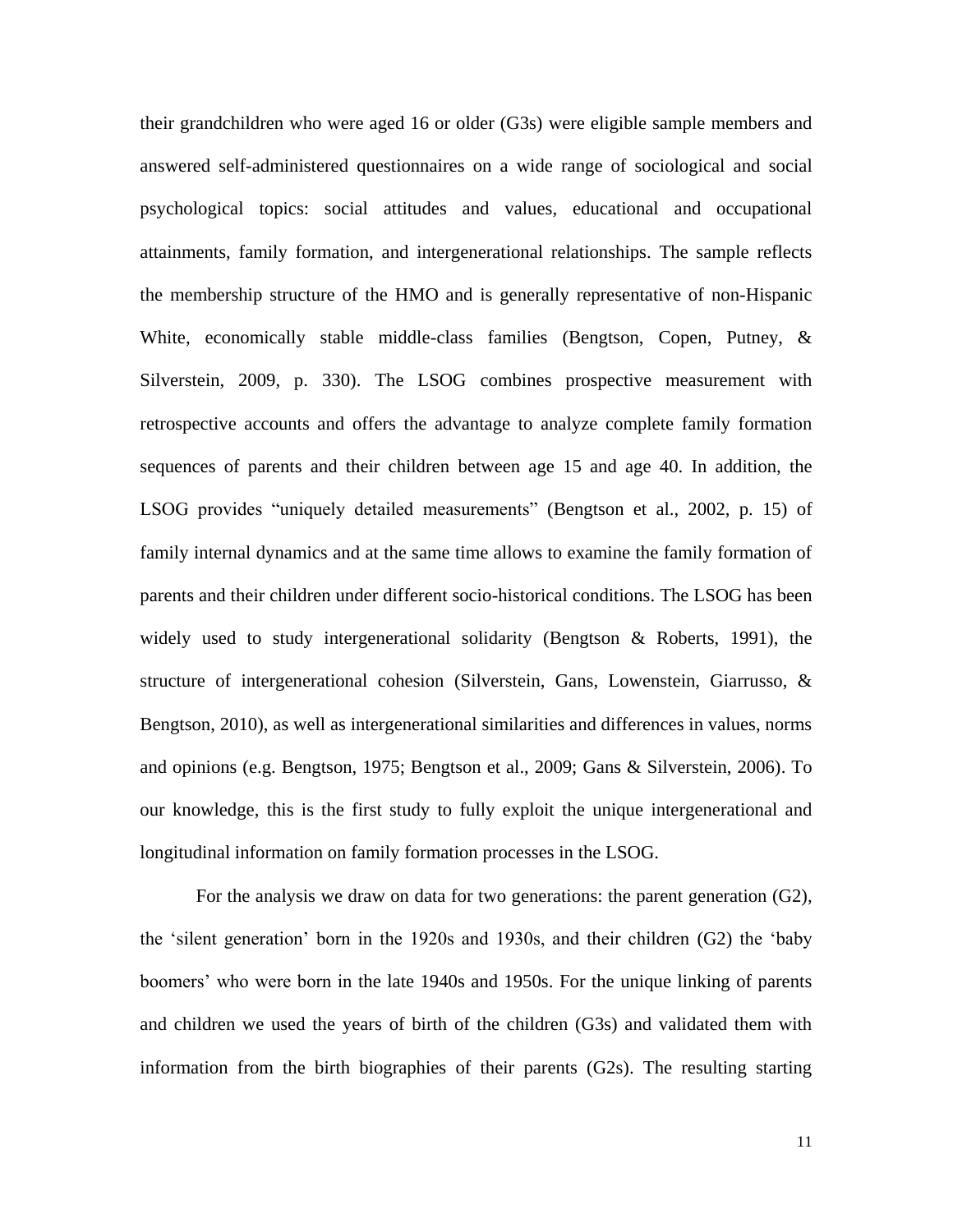sample consists of 279 families (434 parents and 305 children). After deleting cases with inconsistent or incomplete information on marital history the sample size is reduced to 226 families with 342 parents and 305 children comprising 461 parent child-dyads. For 156 children we have both the mother-child dyad and the father-child dyad. For the remaining 149 children the data only provide information on one parent-child dyad.

We combine information on marital status and parity to specify nine family formation states: 'single, no child' (SNC), 'single, one or more children' (SC), 'married, no child' (MNC), 'married, one child' (M1C), 'married, two children' (M2C), 'married, three children' (M3C), 'married, four or more children' (M4C), 'divorced, no children' (DNC), 'divorced, one or more children' (DC). Unfortunately, we cannot consistently identify cohabitating and non-cohabiting relationships with the LSOG. They are subsumed under the category 'single'. Nonetheless, the comparison across generations remains valid, since we have the same family formation states for parents and children.

### *Methods*

We use sequence analysis (Abbott, 1995; Abbott & Forrest, 1986; Aisenbrey & Fasang, 2010) to group similar intergenerational family formation processes together. The degree of similarity between sequences is determined by the number and the type of operations – i.e. substitutions, deletions, or insertions – it would take to transform one sequence into another (for an introduction see MacIndoe & Abbott, 2004). Instead of individual sequences, we take the parent-child dyad as the unit of analysis. The parent's and the child's family formation each constitute one dimension of a dyadic intergenerational family formation sequence. We use multiple sequence analysis (MSA) to compare every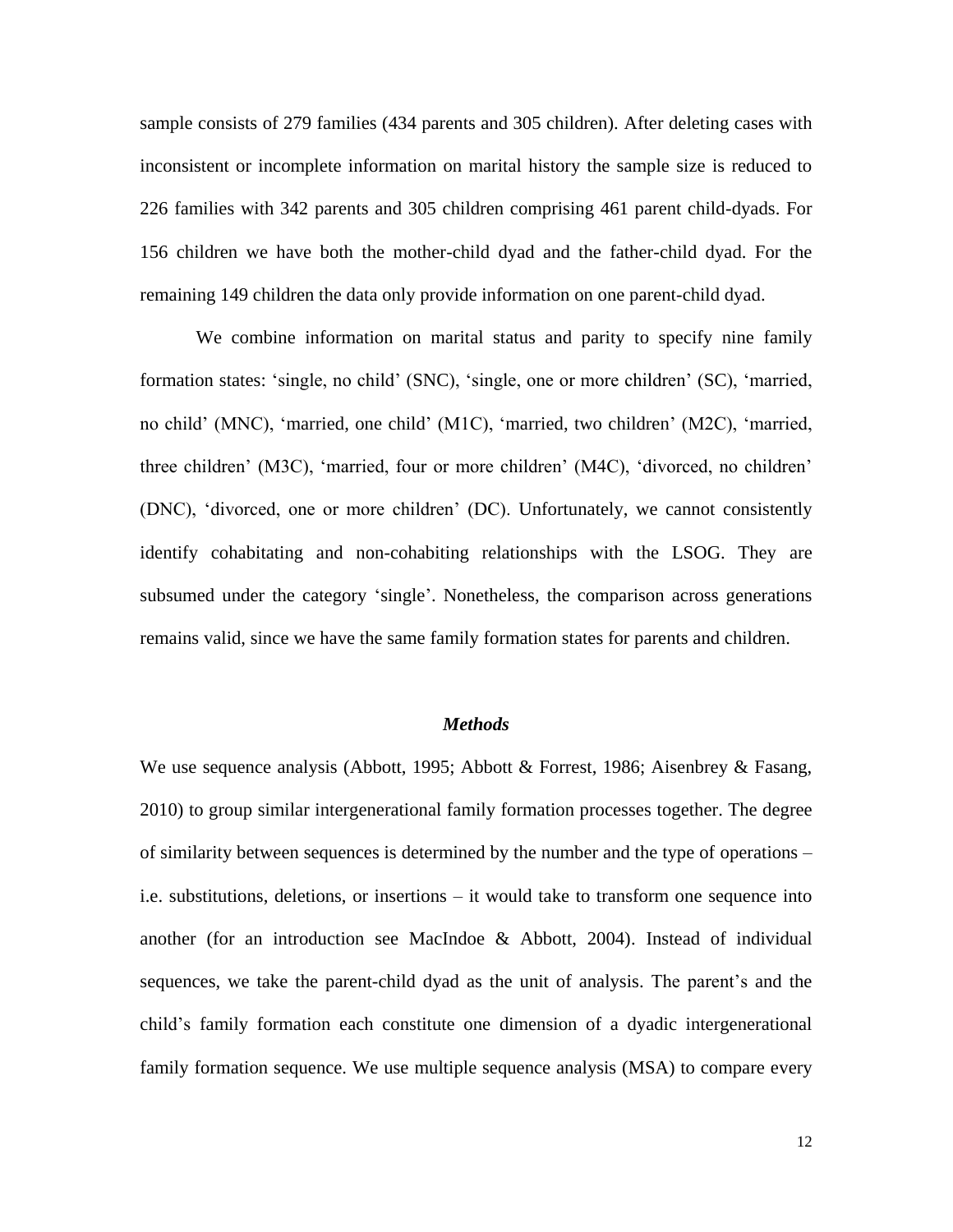parent-child dyad to every other parent-child dyad to determine similarity between dyads (on multidimensional sequences see Blair-Loy, 1999; Gauthier et al., 2010; Han & Moen, 1999; Pollock, 2007; Stovel, Savage, & Bearman, 1996).

Pollock (2007) originally proposed MSA to study parallel processes, such as simultaneous employment, family, and housing trajectories. We adopt this approach to dyadic sequences. The main advantage of applying MSA to dyadic sequences is that it enables us to identify *contrasting parent-child patterns*. To this end, MSA creates combined sequence states from the parent and child trajectories (dimensions). For example, if the parent is single and has no children (SNC) at age 20 and the same is true for the child, this is combined to the state [SNC SNC], where first the parent's and then the child's family formation state is displayed. Two hypothetical dyadic intergenerational sequences *A* and *B* from age 16 to 20 can be noted as follows:

| Age | 16                                                       | $\overline{17}$ | - 18 - | -19 | 20 |
|-----|----------------------------------------------------------|-----------------|--------|-----|----|
|     | Dyad A [MNC MNC] [M1C M1C] [M2C M2C] [M3C M3C] [M4C M4C] |                 |        |     |    |
|     | Dyad B [MNC SNC] [M1C SNC] [M2C SNC] [M3C SNC] [M4C SNC] |                 |        |     |    |

*A* shows a parent-child dyad of *strong transmission*, where the parent and child experience the same process at the same pace. *B* shows a parent-child dyad of *intergenerational contrast*, where the child goes through completely different family formation states than the parent in the observation window. With 9 family formation states in each generation there are potentially 81 (9\*9) combinations of parent child family formation states, of which 70 occur empirically in our analysis sample. MSA works on the logic of specifying dimension-specific substitution costs. We specify a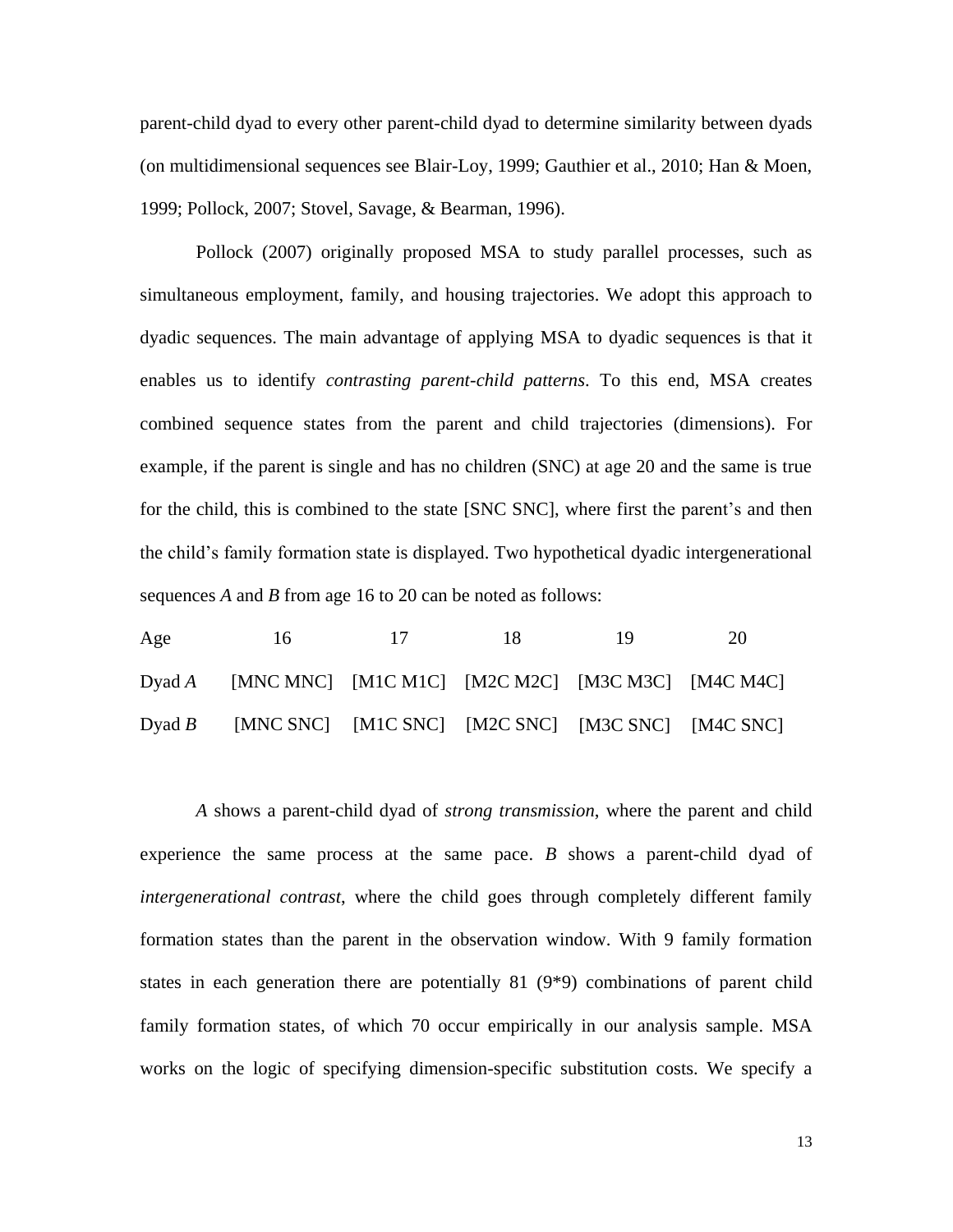combination of theory-driven and data-driven substitution costs (see Aisenbrey & Fasang, 2010) to account for the different substantive closeness of family formation states as well as their generation-specific relevance.

First, to account for the substantive closeness of family formation states, we order them hierarchically from 'single no child'  $= 1$  to 'married four children'  $= 9$ . The substitution cost matrix is given by the absolute difference between the hierarchically ordered family formation states (appendix table A1). For instance, substituting 'single no child' with 'married four children' costs 8, whereas substituting 'married three children' with 'married four children' comes at a cost of only 1. This reflects that 'married three children' and 'married four children' are much more similar experiences compared to being 'single without a child'.

Second, to account for the generation-specific relevance of different family formation states, we calculate substitution costs based on the generation-specific transition rates between family formation states (probability to transition from one state to another) (Gabadinho, Ritschard, Müller, & Studer, 2011; Rohwer & Trappe, 1997). In regression based analysis of fertility transmission Anderton et al. (1987) followed a similar logic to take into account cohort specific fertility pattern by using relative rather than absolute fertility as the key indicator.

Appendix table A2 shows transition rates between family formation states for each generation. For example, the probability to transition from 'married, 1 child' (M1C) to 'married, 2 children' (M2C) is .34 in the parent generation. It is considerably lower at .18 in the child generation. Based on these transition rates, substitution costs *SC* between state *i* and state *j* are calculated as: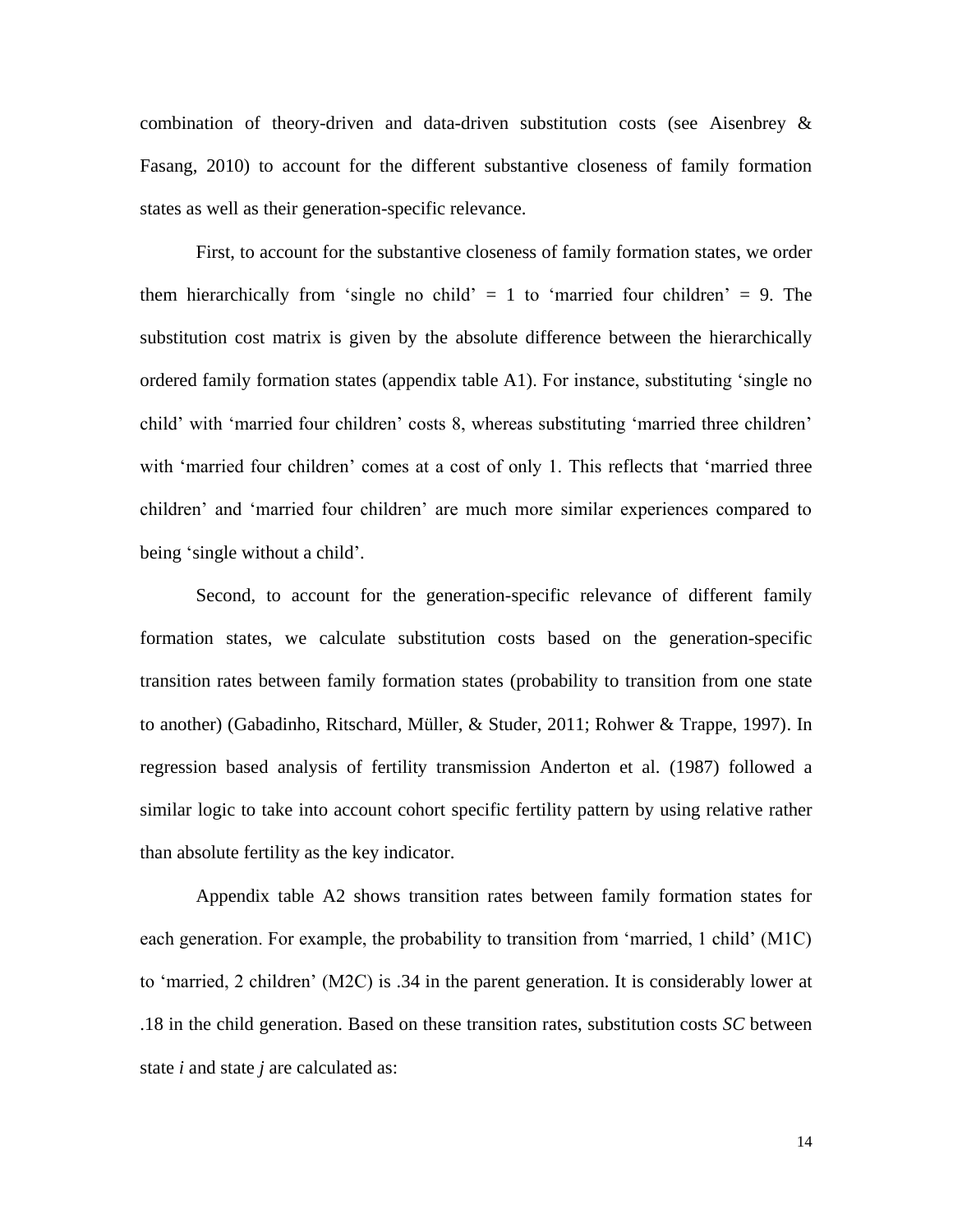$SC_{ij} = 2 - p_{ij} - p_{ji}$ 

where  $p_{ij}$  denotes the transition rate from state *i* to state *j*, and  $p_{ji}$  denotes the transition rate from state *j* to state *i*. Substitution costs based on transition rates are bound by 0 and 2. 0 is the lowest possible substitution cost when the probability to transition between two states is 100 percent. 2 is the highest possible substitution cost when the probability to transition from one state to another is zero. Within each generation, substitution of two states will be cheaper if transitions between these states occur frequently. For example, transitioning from M1C to M2C was a more frequent and in that sense a more normative event in the parent generation than in the child generation. Substitution costs based on generation-specific transition rates reflect this in that less distance is generated by substituting these two states in the parent generation than in the child generation.

For the final substitution cost specification (table A4), we weight the theoretical cost specification, which is the same for both generations (table A1) with the generationspecific substitution costs derived from transition frequencies (table A3) by multiplying these two substitution cost matrices. We can thereby simultaneously account for the substantive difference between family formation states as well as their generationspecific relevance. Following MacIndoe and Abbott's (2004) suggestions for a balanced cost setting that will use both indel and substitution operations we set indel costs at half the maximum substitution cost of  $8(16/2=8)$  to identify similarity in the timing and order of family formation states.

MSA aligns the dyadic intergenerational sequences by combining the substitution costs for each dimension. For example, substituting the combined state [M1C M1C] with [M1C M2C] for two parent-child dyads comes at a cost of 1.82 - the generation-specific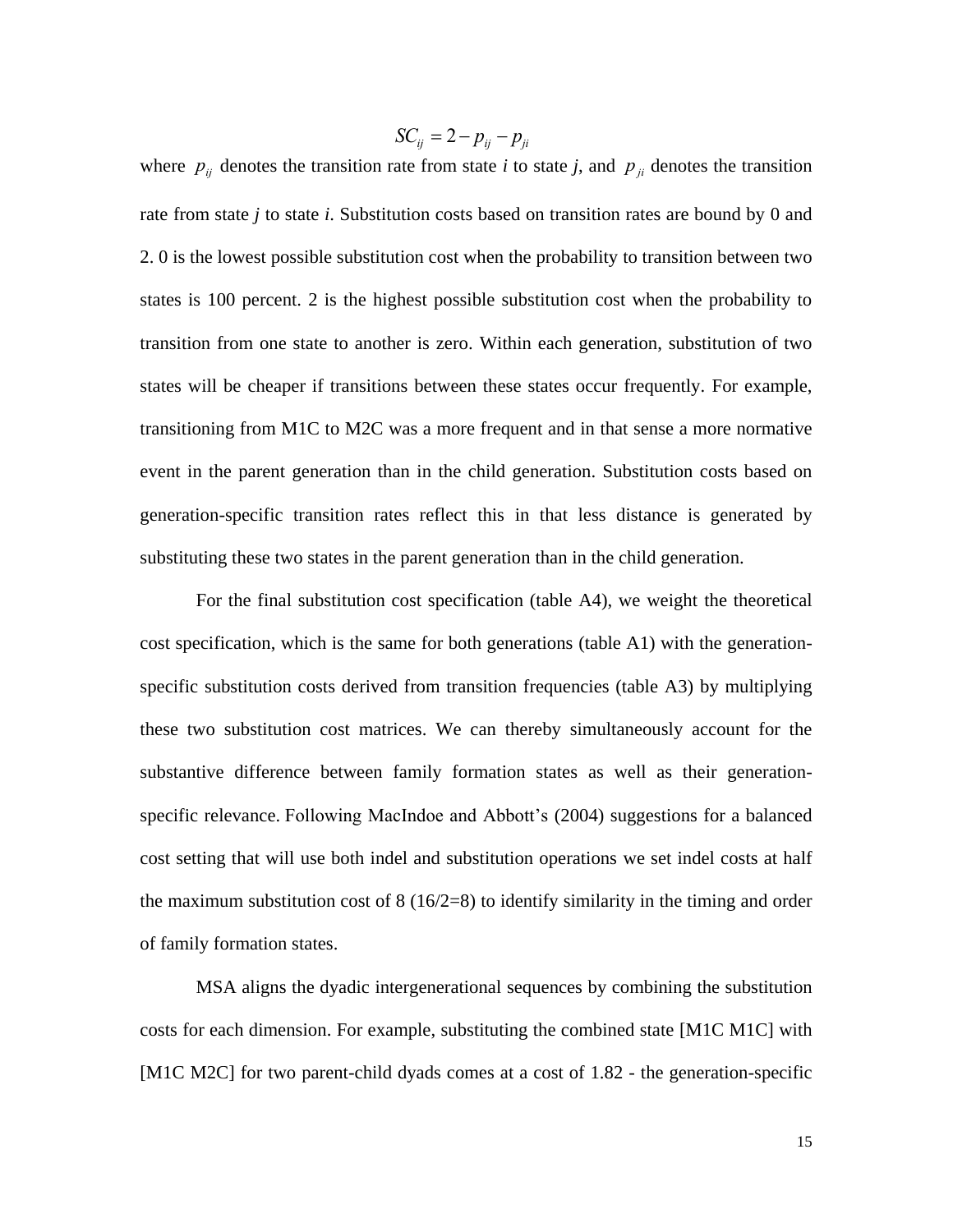substitution costs for M1C and M2C for the child generation (table A4). Substituting [M1C M1C] with [M2C M1C] comes at a cost of 1.66 and substituting [M1C M1C] with [M2C M2C] comes at a cost of 3.54 (1.66+1.82) (table A4). Two intergenerational family formation sequences are most similar, if the two parents follow the same trajectory, and both children follow the same trajectory. They are more distant, when either the parents or the children are similar to one another, and most distant when the pair of parents and the pair of children have very different family formation trajectories. Importantly, similarity *within* the dyad, i.e. between the parent and the child, does not contribute to the distances between parent-child dyads. This enables us to find *contrasting intergenerational patterns*, if they exist.

The output of MSA is a pair wise distance matrix for each pair of parent-child dyads. This distance matrix is used in a ward cluster analysis to group the sequences into salient intergenerational patterns. The Duda-Hart (Duda, Hart, & Stork, 2001) and Calinksi-Harabasz (1974) cluster cut-off criteria support a four clusters solution. We subsequently describe these four intergenerational patterns and analyze determinants of sorting into them in a multinomial logistic regression, where again the parent-child dyad is the unit of analysis. The sequence analysis was conducted using the TraMineR package for sequence analysis in R (Gabadinho et al., 2011).

### *Results*

The four intergenerational patterns identified in the cluster analysis correspond closely to the ideal-typical intergenerational patterns of family formation discussed above (figure 1): we find a pattern of *strong transmission*, two clusters of *moderated transmission*, and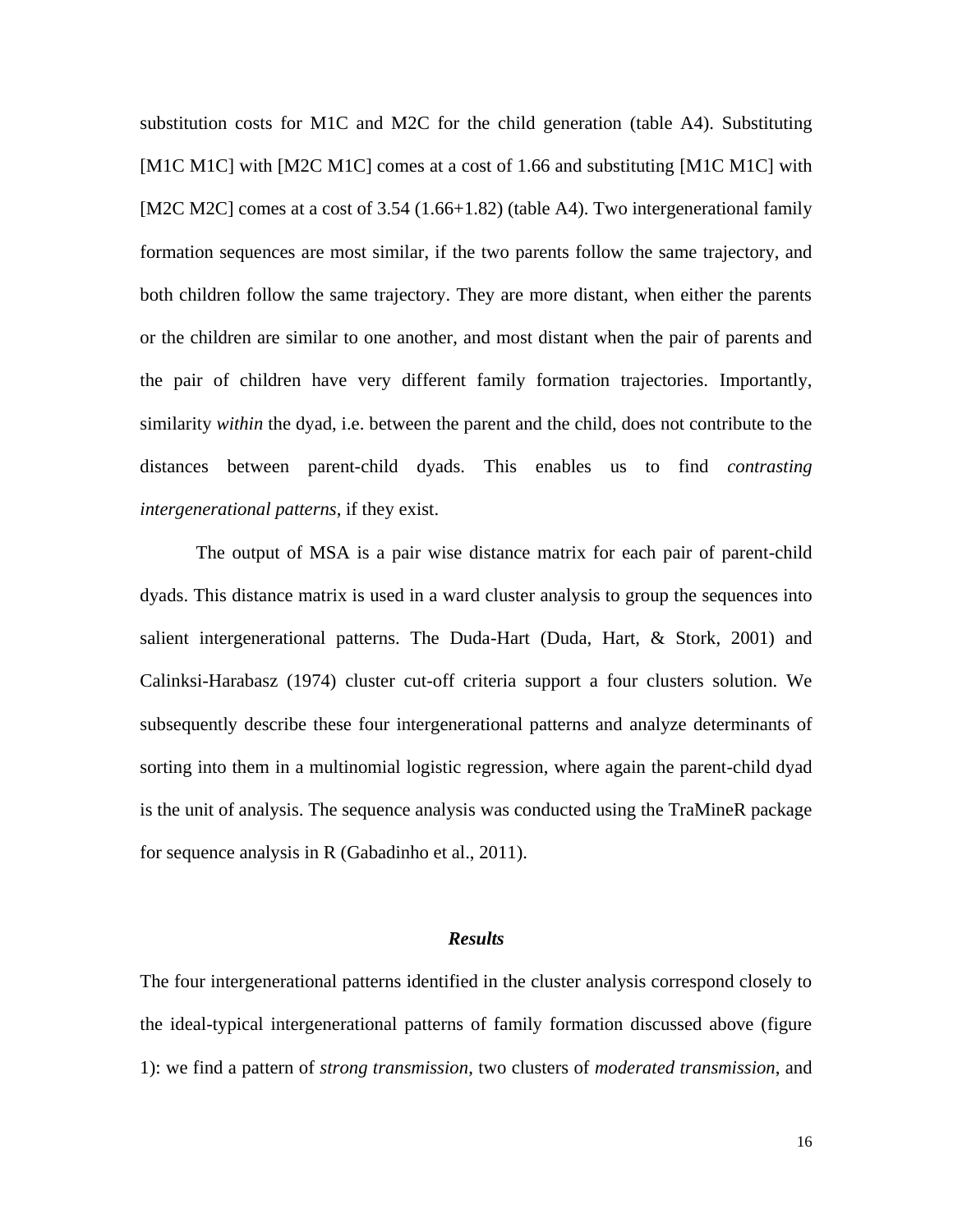a *contrast group*. Figure 2 shows the resulting four clusters as state distribution plots that sum up the frequency of each family formation state at each time point (Gabadinho et al., 2011). Different family formation states are indicated by different colors. We chose a sequential color space with different shades of heat colors that reflects the hierarchical ordering of our sequence states (Zeileis, Hornik, & Murrell, 2009). Figure 3 displays the medoid sequence – the sequence with the smallest sum of distances to all other sequences (Aassve et al., 2007) for the parent and child generation as a representative of each of the four intergenerational family formation patterns.

FIGURE 2: State distribution plot of four intergenerational family formation clusters

## FIGURE 3: Medoid sequences as representatives of the four intergenerational family formation clusters

Table 1 shows descriptive information on the four clusters including the average sequence distance between the parent and child generation within each group. This supports relative closeness with an average sequence distance of 62.02 between parents and children in the *strong transmission* group and a much higher average sequence distance of 189.35 in the *contrast group*. Table 2 shows the results of a multinomial logistic regression on cluster membership, including dyadic covariates on gender combination, educational level and differences, birth order, and affectual solidarity to the parents reported by the child as a teenager as a measure of emotional closeness to the parent. We subsequently discuss the four salient intergenerational family formation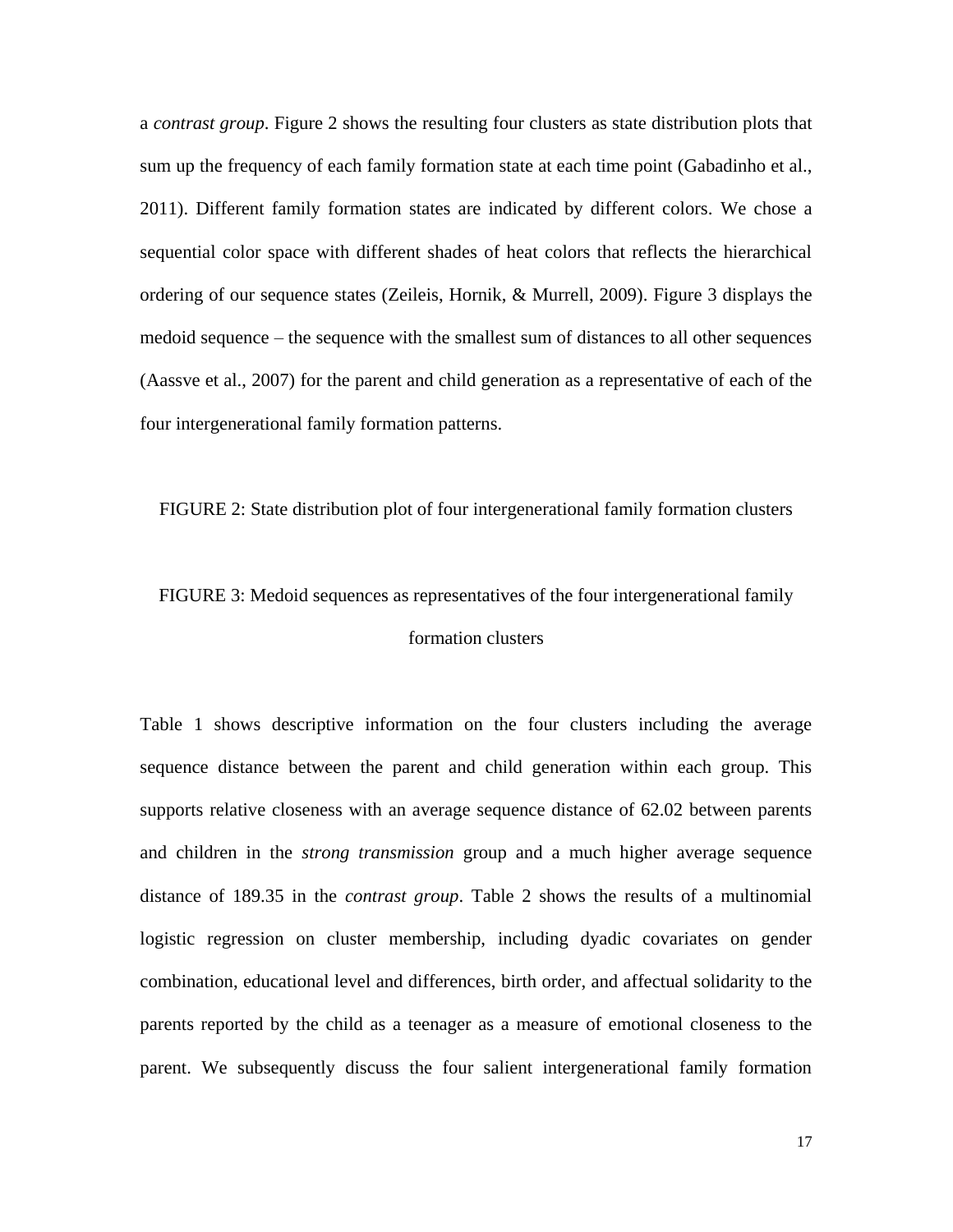patterns in connection to the descriptive and regression results. The regression results are discussed as predicted probabilities for specific combinations of characteristics of the parent child dyads calculated from the coefficients presented in table 2.

# TABLE 1: Descriptive statistics on 4 intergenerational patterns TABLE 2: Multinomial logistic regression on intergenerational patterns

The first group maps on closely to the ideal-type of *strong intergenerational transmission*  (see figure 1) where children go through the same family formation states as their parents at the same pace. This pattern occurs for 27.7 per cent of the LSOG sample. In this group, parents show relatively late family formation relative to their own generation. They are also the oldest parent cohort with an average year of birth in 1924 compared to 1927 in the total parent generation. The comparatively lower parity among this generation is in line with previous research that showed that the cohorts born between 1914 and 1924 were the hardest hit by the great depression in the transition to adulthood, which suppressed their fertility levels (Wu  $&$  Li, 2005). These parents thus already corresponded more closely to the delayed and lower parity family formation processes that became more prevalent among the child generation. Nonetheless, family internal dynamics also play a role in bringing about this pattern of *strong intergenerational transmission*: a first born child who reported high affectual solidarity to their parents as a teenager has a 10 percentage point higher probability to be in this group of *strong transmission* than a first born with low affectual solidarity (29.10 percent versus 18.42 percent). In line with the birth order literature, first borns are more likely to adhere to the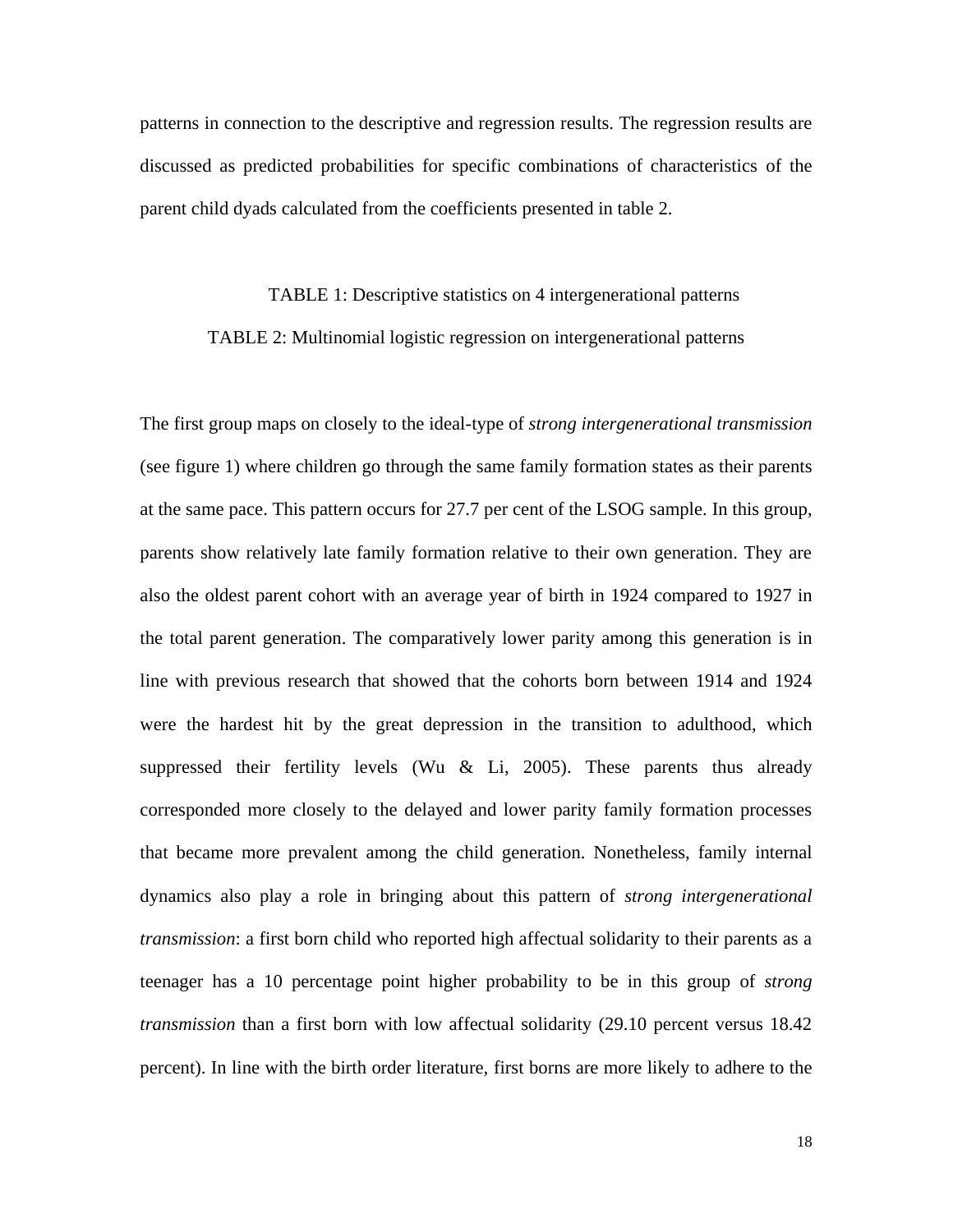family formation pattern observed in their parents with a higher probability to be in this group of *strong transmission than later borns*.

The second and third group of *moderated intergenerational transmission I* and *moderated intergenerational transmission II* show patterns where children experience a similar family formation process as their parents but with later onset and at a slower pace. All focal transitions in the family formation process occur later and they have on average one child less than their parents at age 40. In line with our expectation that the profound macro structural and ideational changes across the parent and child generation would make *moderated transmission* the modal pattern for our study generation, taken together the two *moderated transmission patterns* are the largest group and account for 45.3 per cent of the LSOG sample.

As argued above the likelihood to sort into clusters of moderated transmission is associated with educational upward mobility. In both clusters the difference in years of education between parents and children is higher than the total average in our sample: 1.69 and 2.25 compared to 1.38. The results of the multinomial logistic regression support this descriptive finding: the predicted probability of experiencing a moderated transmission pattern is significantly higher for children who show upward educational mobility. For example the probability to be in the *moderated transmission II* cluster increases from 29.43 percent for children with no upward mobility to 35.23 percent for children who completed two years of schooling more than their parents. This suggests that social upward mobility in the context of changing labor market conditions indeed generates *patterns of moderated intergenerational transmission* of family formation.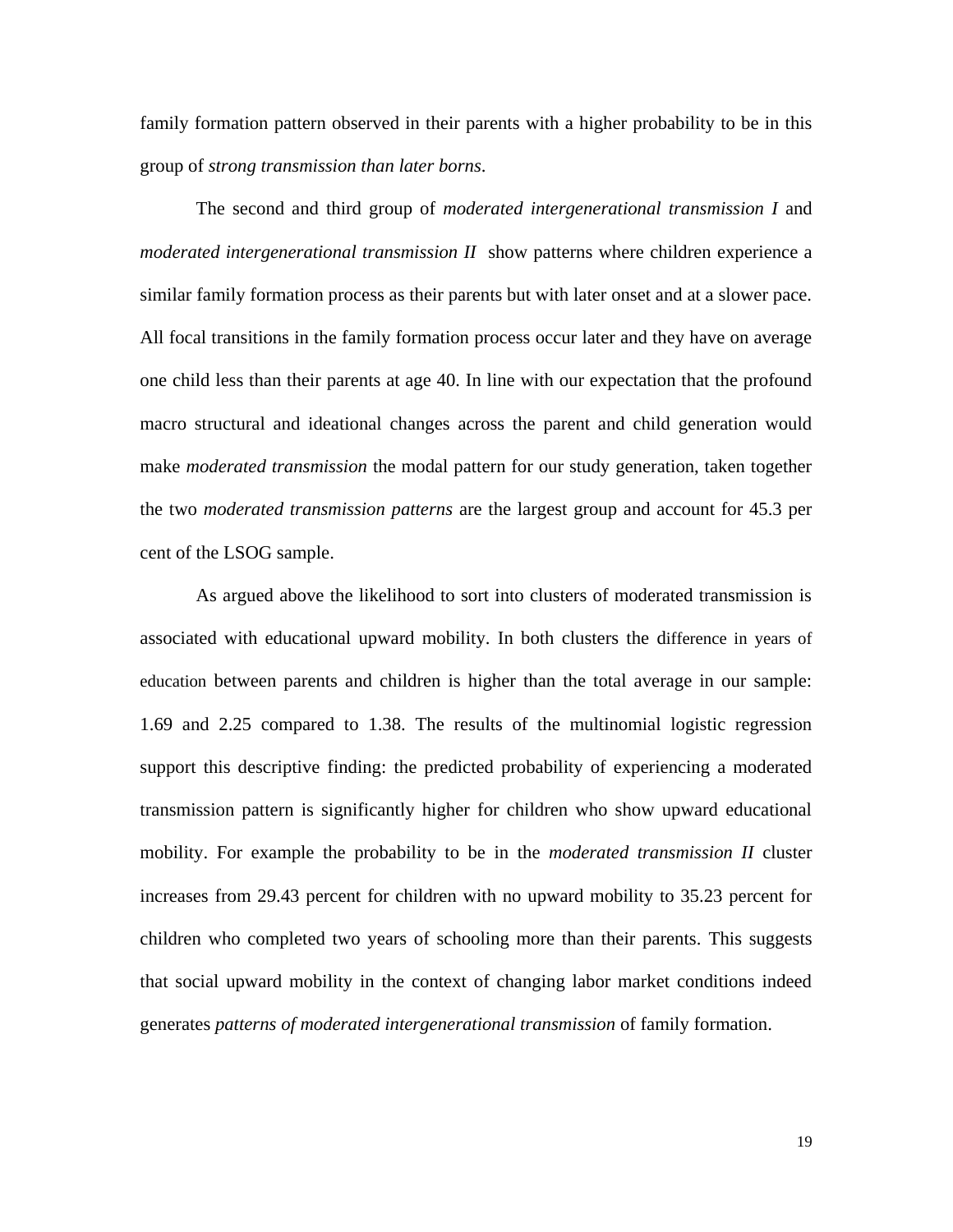In addition to pronounced educational upward mobility, mother-daughter dyads are over-represented in in both *moderated transmission groups*. Daughters part take particularly strongly in the macro structural changes relative to their mothers as women increasingly made inroads to higher education and the labor market and adapted their early life courses and family formation to these new structural requirements. As a result, the share of mother-daughter dyads is particularly high in these groups: around 40 percent compared to 34 percent in the complete sample.

Despite these similarities, there are some remarkable differences between the two clusters of *moderated transmission* both in terms of pattern and determinants. With regard to the shape of the intergenerational pattern, *moderated transmission II* has the highest occurrence of divorce among both parents and children. This corresponds to McLanahan's and Bumpass' (1988) finding of an intergenerational transmission of family disruption, even among the largely white middle class families represented in the LSOG. In contrast to the *strong transmission pattern* of traditional family formation discussed above, the intergenerational transmission of disrupted family formation likely occurs with more temporal shifts – i.e. moderation. Unlike the traditional pattern of family formation, there are no collectively shared normative scripts for disrupted family formation according to which people could model such family formation trajectories.

Furthermore, the two clusters differ with regard to the onset of family formation and parity at age 40. Although, the parents for both groups show a similar pattern of early family formation and the highest parities among the parent generation, the family formation processes of the children are quite different. *Moderated transmission II* displays a pattern of particularly late family formation among the children relative to the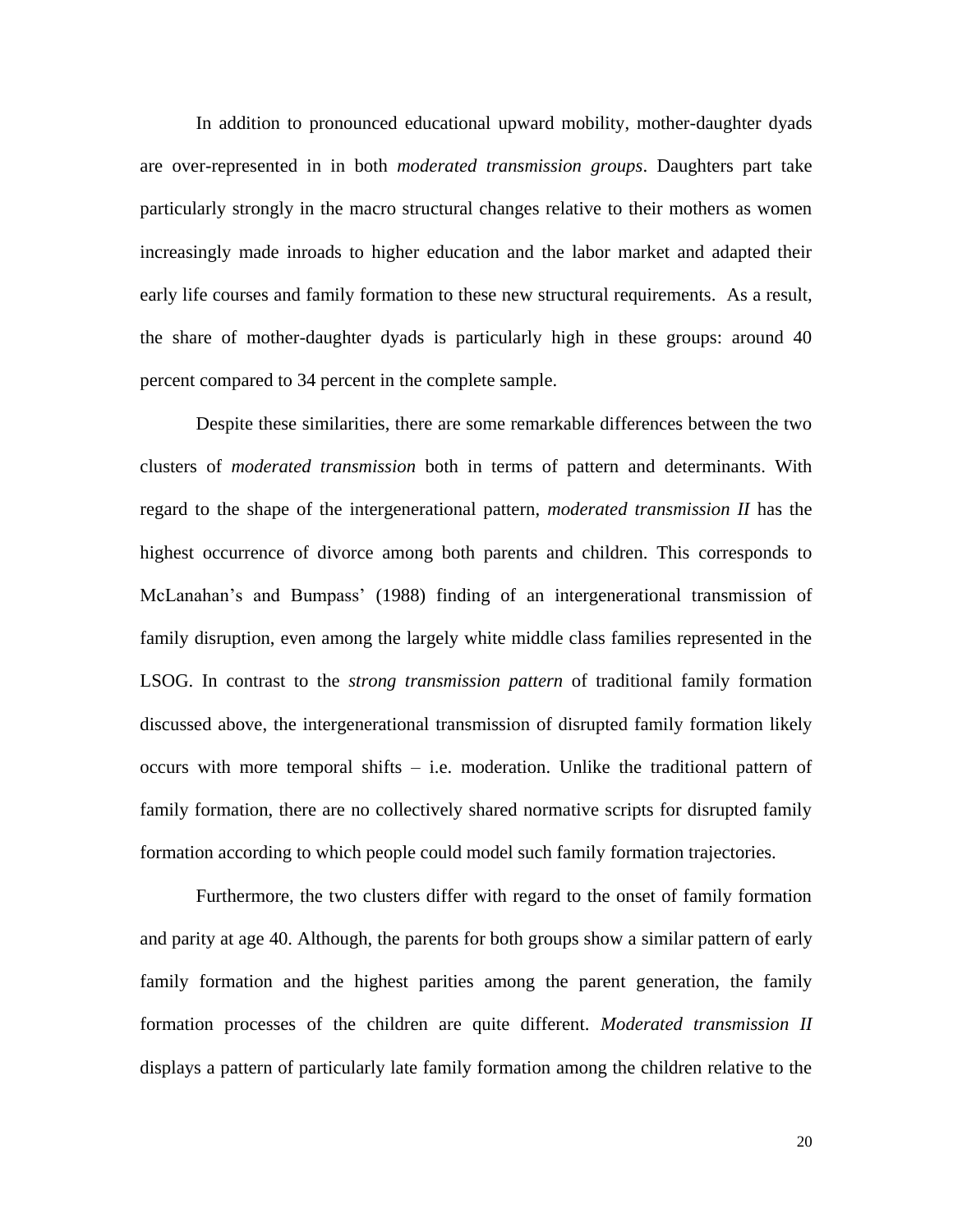total child generation whereas the children in the *moderated transmissions I cluster* enter marriage and parenthood very early. *Moderated transmission I* also shows a closer resemblance between parents and children with regard to parity at age 40.

Taken together, the degree of moderation seems to be weaker for this group than for the *moderated transmission II cluster*, which is also reflected by the considerable difference in the parent-child distance measure (84.27 vs. 105.38) and the regression results. For example, a multinomial model using *strong transmission* as the base outcome (available upon request) reveals no significant differences between *strong transmission* and *moderated transmission I* with regard to the child's affectual solidarity to the parent. The corresponding coefficient for *moderated transmission II*, however, differs significantly indicating a higher chance for children with low levels of affectual solidarity to be in this group.

The fourth group of *intergenerational contrast* shows a pattern where children experience a very different family formation process than their parents that is not only distinct through later timing along the sequence, but also through the absence of most of the parents' family formation states among the child generation. The parents' family formation roughly corresponds to the average of the parent generation in terms of the timing and sequencing of focal transitions and parity at age 40. The children, in contrast, remain childless, many of them do not get married or only in their late 30s. Divorce from childless marriages is fairly common. This form of *intergenerational contrast* accounts for a considerable 26.9 per cent of the sample, and thus cannot be dismissed as a mere outlier or extreme phenomenon against a norm of some form of transmission.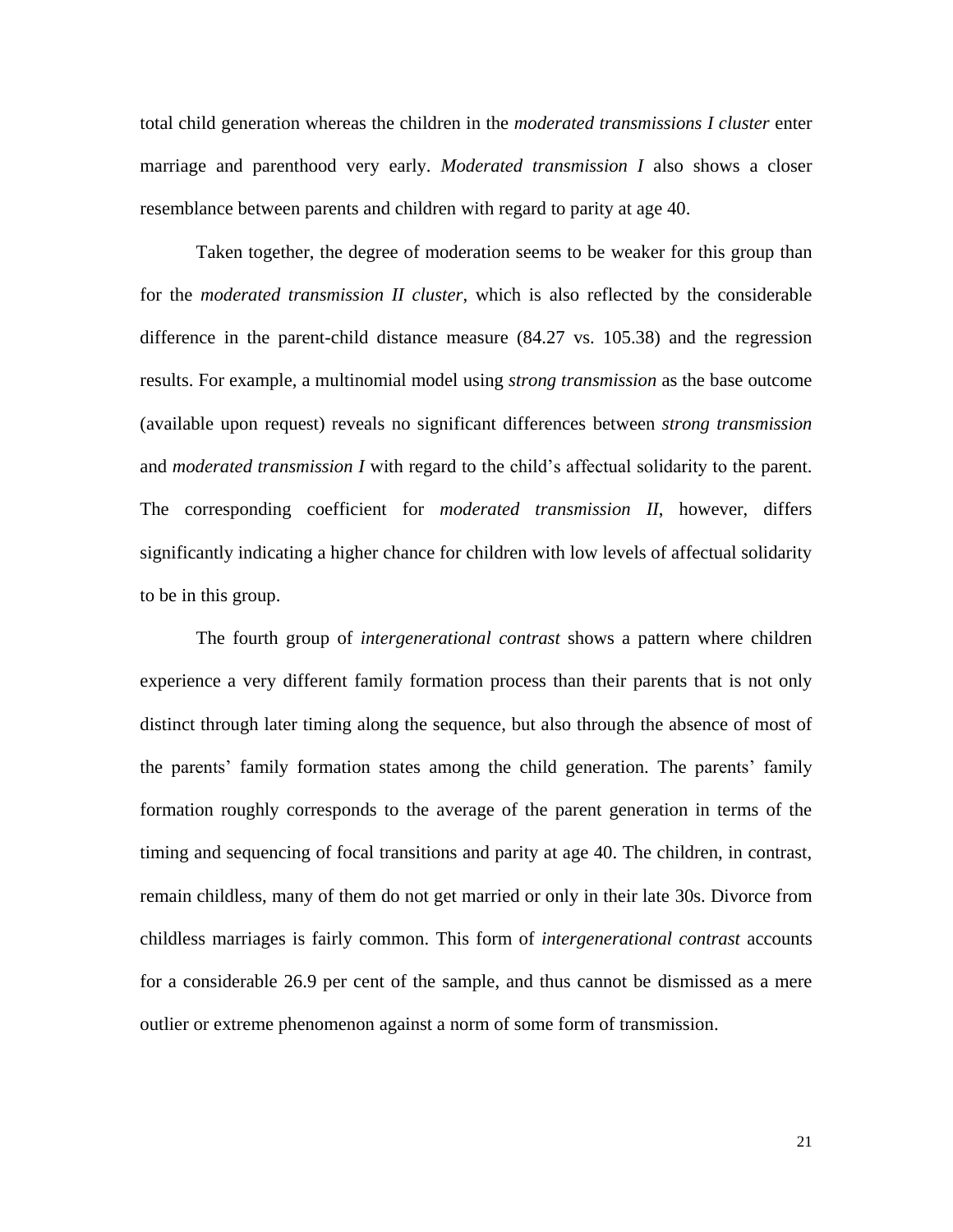Similar to the two *patterns of moderated intergenerational transmission*, educational upward mobility increases the probability to sort into *intergenerational contrast*. In addition, an important predictor of *intergenerational contrast* in family formation is parent off-spring conflict: a first-born child who reported low affectual solidarity to their parents as a teenager has a 7 percentage point higher probability to be in the *intergenerational contrast cluster* compared to a child with high affectual solidarity (37.51 percent versus 30.17 percent). In addition, later borns have a higher probability to be in the *intergenerational contrast cluster*. For instance, a second born child who reported low affectual solidarity has a 42.68 percent probability to be in this group, for a fourth born child this probability increases to 50.14 percent. Apparently, family internal dynamics that play out in sibling order and emotional closeness between parents and children are strong driving forces for children to show contrasting family formation behavior to their parents.

### *Discussion*

This study draws attention to regularities in intergenerational patterns of family formation beyond direct transmission (similarity). To this end, we conceptualized holistic intergenerational patterns of family formation as regularities where specific parents have specific children but parents and children do not necessarily resemble one another. Based on the discussion of several mechanisms that potentially govern intergenerational continuity and social change in family formation, we specified three ideal-typical intergenerational family formation patterns: *strong transmission*, *moderated transmission* and *intergenerational contrast*.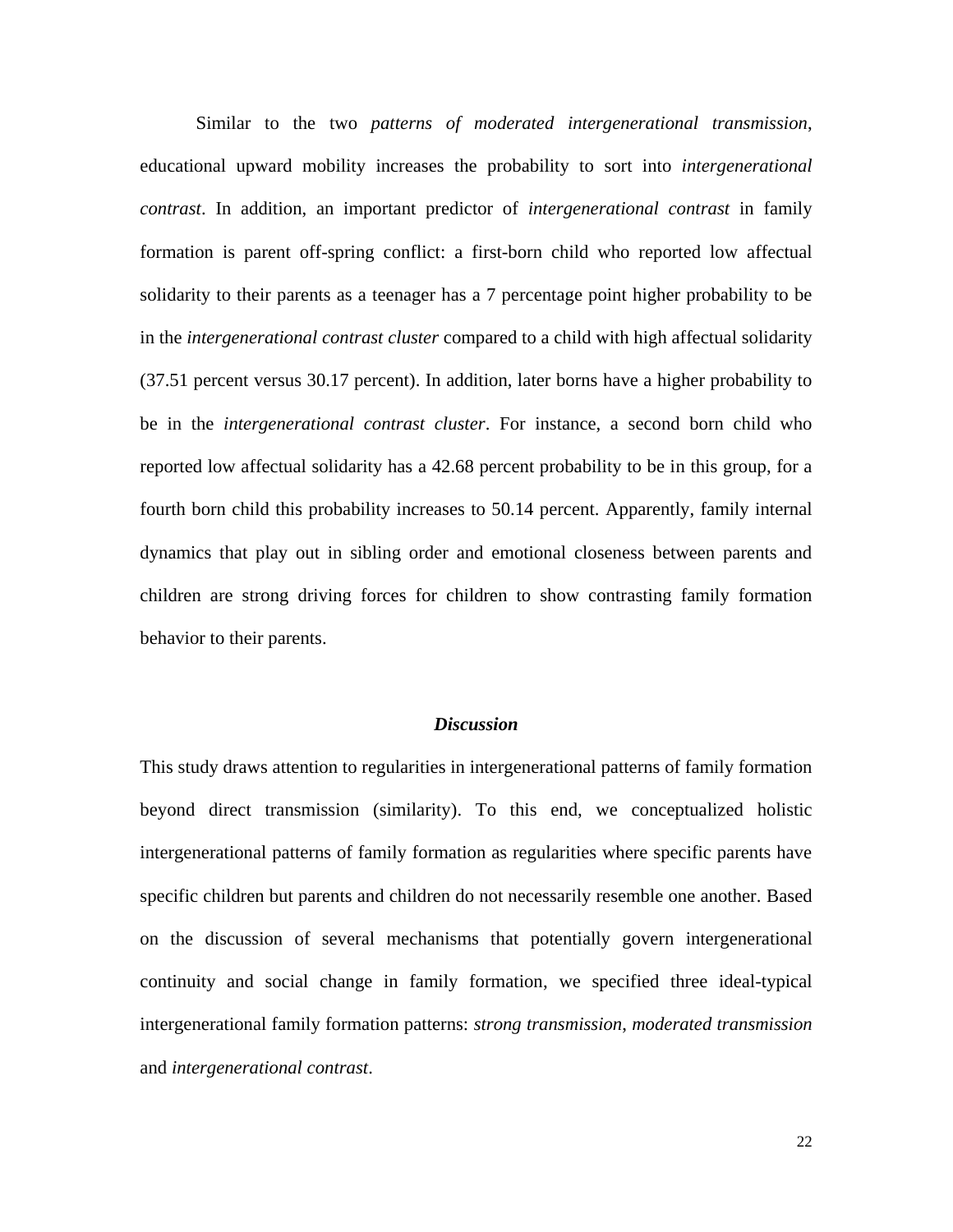Indeed, the results of multiple sequence analysis on dyadic parent-child sequences map on closely to these three ideal-types. Additional regression analyses revealed that structural changes in the labor market and education system, indicated by educational upward mobility of the child generation, generate a *pattern of moderated transmission*, where children go through similar family formation states as their parents but at a slower pace. In addition to such structural forces, family internal dynamics are important predictors of *intergenerational contrast* in family formation: children who reported low affectual solidarity to their parents when they were teenagers are more likely to sort into a *pattern of intergenerational contrast*.

Our contribution to the study of intergenerational transmission of family formation is twofold. First, instead of focusing on isolated focal events, we conceptualized family formation holistically as the process of union formation and childbearing between age 15 and age 40. This allowed us to theorize about the mechanisms that generate specific intergenerational family formation patterns and about which people would likely sort into them.

Second, beyond estimating average transmission effects, we innovatively applied multichannel sequence analysis to dyadic parent-child sequences to identify salient intergenerational family formation patterns - including a pattern of intergenerational *contrast*. To date, there is only one other application that used sequence analysis to study dyads. Liefbroer and Elzinga (2012) compared the family formation of parents directly to their children's family formation within dyads, rather than treating the dyads as the units of analysis, as in our approach. To our knowledge this is the first application of multichannel sequence analysis to dyadic sequences to study intergenerational

23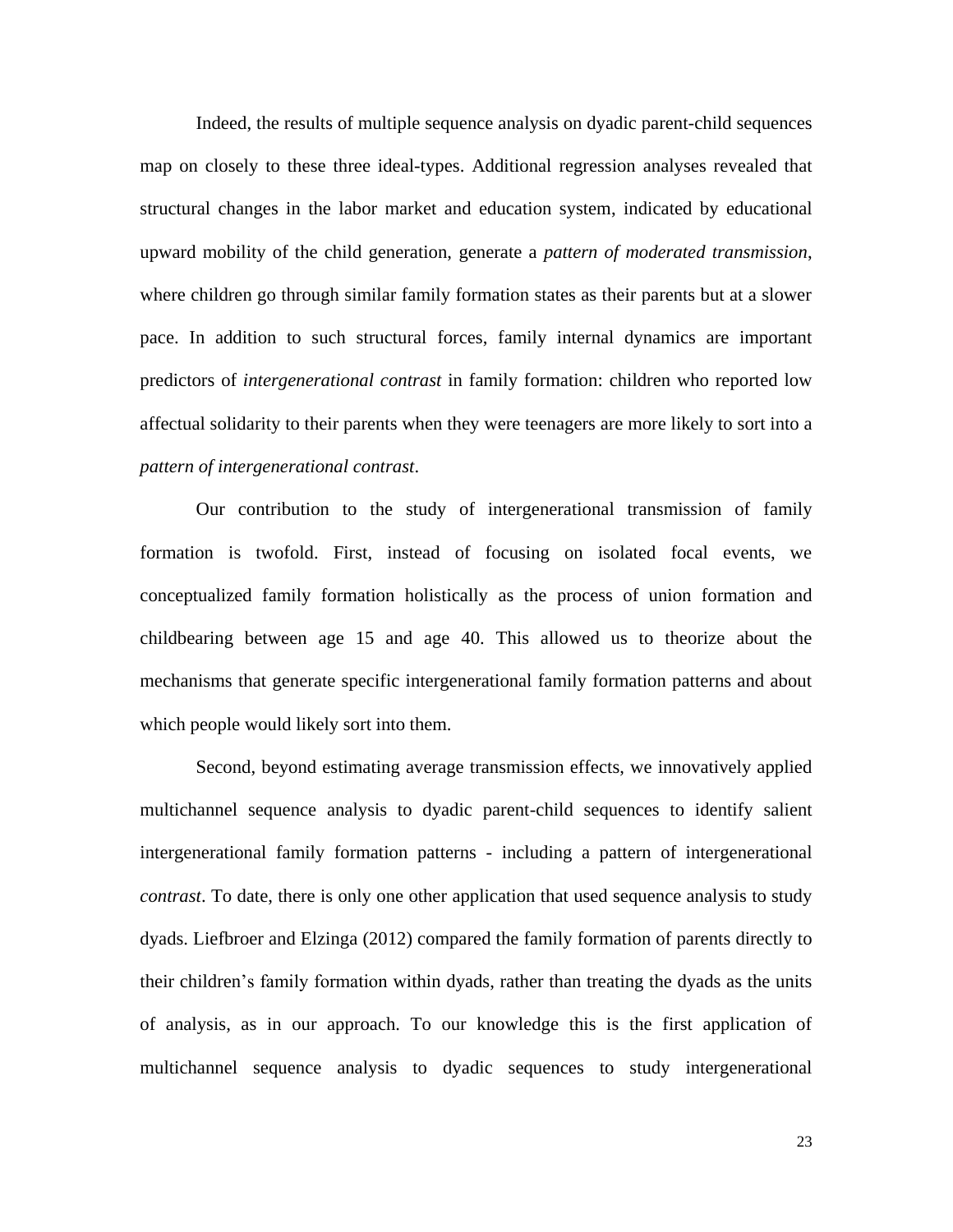continuities and discontinuities in life course processes. Our findings suggest that the holistic pattern search approach of sequence analysis carries some promise for analyzing intergenerational regularities in life course processes.

Nonetheless, the results have to be interpreted in the context of several limitations. Despite the unique advantages of the LSOG to study intergenerational patterns of family formation, we could not separate cohabiting and non-cohabiting relationships. We therefore might underestimate heterogeneity in the family formation sequences, particularly in the child generation. It is likely that a considerable fraction of the children in the *intergenerational contrast pattern* are in fact in cohabiting relationships and not single. Given the still pronounced legal and normative supremacy of marriage in the United States for both the parent and the child generation, this is still an important difference, especially in conjunction with the childlessness among the child generation.

Further, the LSOG sample only allows insights on the non-Hispanic white middle class population and thus grossly underrepresents the heterogeneity of family formation across American society. In view of this limitation, it is rather surprising that we find as much heterogeneity in intergenerational family formation patterns even in this select group. Nationally representative data would likely reveal additional intergenerational patterns and multiple forms of *transmission* and *intergenerational contrast*. For instance, following the findings of McLanahan and Bumpass (1988) and Wu and Li (2008; 2005), *strong transmission* of disrupted family formation is likely to occur among families that are exposed to concentrated disadvantage and poverty.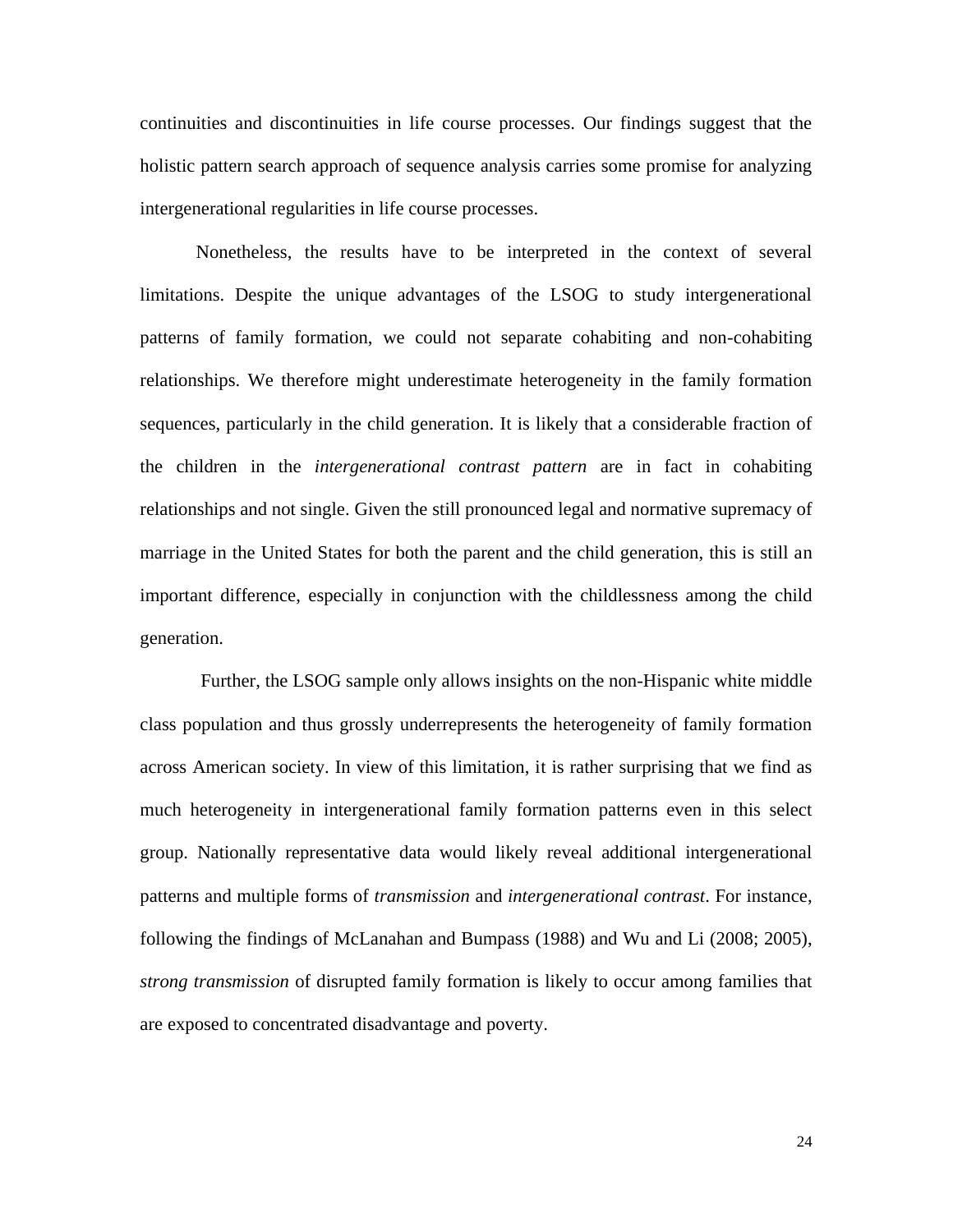Besides analyzing intergenerational patterns of family formation across the entire population, it would be interesting to broaden the specification of the intergenerational sequences. "Familial and nonfamilial transition markers increasingly overlap" (Shanahan, 2000) in the transition to adulthood and it could be fruitful to consider new markers of adulthood (Silva, 2012) and parallel processes of employment and residential mobility to understand intergenerational patterns of early adult life courses. Finally, next to studying additional driving forces and mechanisms that bring intergenerational patterns of family formation about, to enhance our understanding of their implications they should in turn be related to other inequality outcomes and their role in the reproduction of inequality across generations (McLanahan & Percheski, 2008).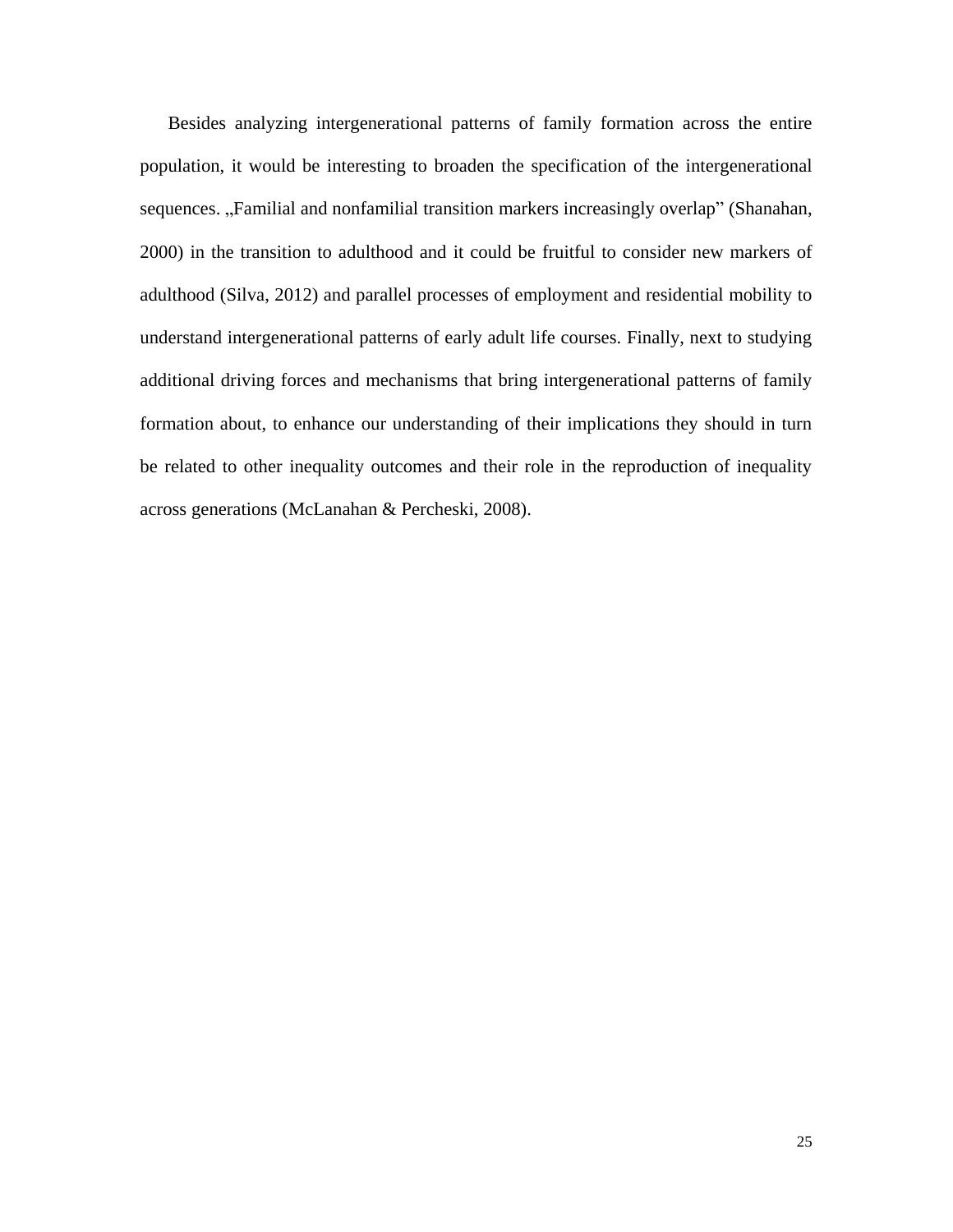### REFERENCES

- Aassve, A., Billari, F. C., & Piccarreta, R. (2007). Strings of Adulthood: A Sequence Analysis of Young British Women's Work-Family Trajectories. *European Journal of Population / Revue européenne de Démographie*, *23*(3-4), 369–388. doi:10.1007/s10680-007-9134-6
- Abbott, A. (1995). Sequence Analysis: New Methods for Old Ideas. *Annual Review of Sociology*, *21*(1), 93–113. doi:10.1146/annurev.so.21.080195.000521
- Abbott, A., & Forrest, J. (1986). Optimal Matching Methods for Historical Sequences. *The Journal of Interdisciplinary History*, *16*(3), 471–494. doi:10.2307/204500
- Acock, A. C., & Bengtson, V. L. (1978). On the Relative Influence of Mothers and Fathers: A Covariance Analysis of Political and Religious Socialization. *Journal of Marriage and Family*, *40*(3), 519–530.
- Aisenbrey, S., & Fasang, A. E. (2010). New Life for Old Ideas: The "Second Wave" of Sequence Analysis Bringing the "Course" Back Into the Life Course. *Sociological Methods & Research*, *38*(3), 420–462. doi:10.1177/0049124109357532
- Amato, P. R. (1996). Explaining the Intergenerational Transmission of Divorce. *Journal of Marriage and Family*, *58*(3), 628–640.
- Anderton, D. L., Tsuya, N. O., Bean, L. L., & Mineau, G. P. (1987). Intergenerational Transmission of Relative Fertility and Life Course Patterns. *Demography*, *24*(4), 467–480. Retrieved from http://www.jstor.org/stable/2061386
- Arnett, J. J. (2000). Emerging adulthood: A theory of development from the late teens through the twenties. *American Psychologist*, *55*(5), 469–480. doi:10.1037//0003- 066X.55.5.469
- Barber, J. S. (2000). Intergenerational Influences on the Entry into Parenthood: Mothers' Preferences for Family and Nonfamily Behavior. *Social Forces*, *79*(1), 319–348. doi:10.1093/sf/79.1.319
- Bengtson, V. L. (1970). The Generation Gap: A Review and Typology of Social-Psychological Perspectives. *Youth & Society*, *2*, 7–32. doi:10.1177/0044118X7000200102
- Bengtson, V. L. (1975). Generation and Family Effects in Value Socialization. *American Sociological Review*, *40*(3), 358–371. doi:10.2307/2094463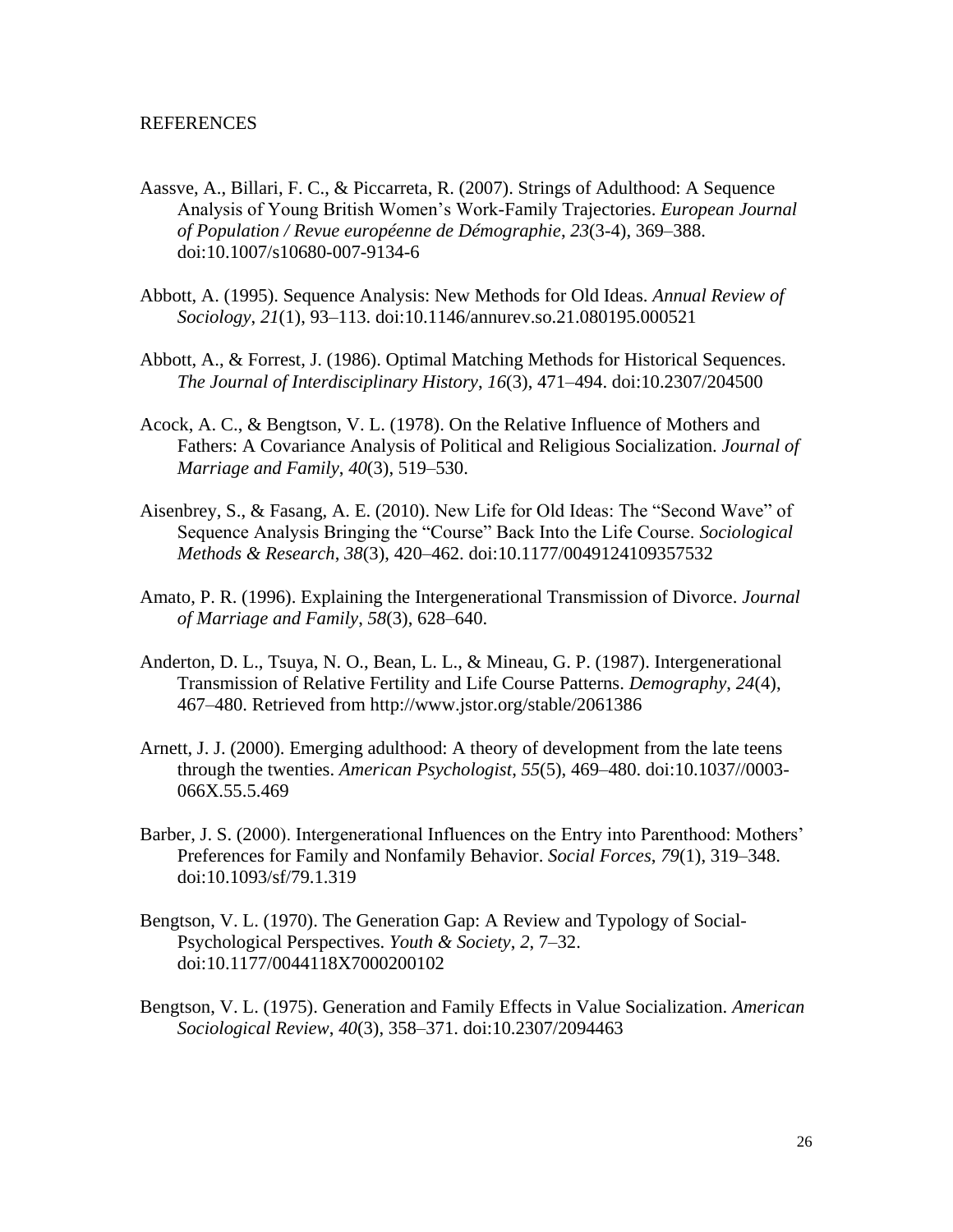- Bengtson, V. L., Biblarz, T. J., & Roberts, R. E. (2002). *How Families Still Matter. A Longitudinal Study of youth in Two Generations*. Cambridge: Cambridge University Press.
- Bengtson, V. L., Copen, C. E., Putney, N. M., & Silverstein, M. (2009). A Longitudinal Study of the Intergenerational Transmission of Religion. *International Sociology*, *24*(3), 325–345. doi:10.1177/0268580909102911
- Bengtson, V. L., & Roberts, R. E. L. (1991). Intergenerational Solidarity in Aging Families: An Example of Formal Theory Construction. *Journal of Marriage and Family*, *53*(4), 856–870. doi:10.2307/352993
- Bengtson, V. L., & Troll, L. (1978). Youth and Their Parents: Feedback and Intergenerational Influence in Socialization. In R. M. Lerner & G. B. Spanier (Eds.), *Child Influences on Marital and Family Interaction. A Life-Span Perspective* (pp. 215–240). New York: Academic Press.
- Blair-Loy, M. (1999). Career Patterns of Executive Women in Finance: An Optimal Matching Analysis. *American Journal of Sociology*, *104*(5), 1346–1345. doi:10.1086/210177
- Blau, P. M., & Duncan, O. D. (1967). *The American Occupational Structure*. New York: John Wiley and Sons.
- Bongaarts, J., & Feeney, G. (1998). On the Quantum and Tempo of Fertility. *Population and Development Review*, *24*(2), 271–291.
- Booth, A. L., & Kee, H. J. (2009). Intergenerational Transmission of Fertility Patterns. *Oxford Bulletin of Economics and Statistics*, *71*(2), 183–208.
- Brückner, H., & Mayer, K. U. (2005). The De-Standardization of the Life Course: What It Might Mean and If it Means Anything Whether It Actually Took Place. In R. Macmillan (Ed.), *The structure of the life course. Standardized? Individualized? Differentiated?* (pp. 27–54). Amsterdam: Elsevier.
- Bumpass, L., & Lu, H.-H. (2000). Trends in Cohabitation and Implications for Children's Family Contexts in the United States. *Population Studies*, *54*(1), 29–41.
- Calinski, T., & Harabasz, J. (1974). A dendrite method for cluster analysis. *Communications in Statistics - Theory and Methods*, *3*(1), 1–27. doi:10.1080/03610927408827101
- Coneus, K., & Spiess, C. K. (2012). The intergenerational transmission of health in early childhood- evidence from the German Socio-Economic Panel study. *Economics and Human Biology*, *10*(1), 89–97. doi:10.1016/j.ehb.2011.03.002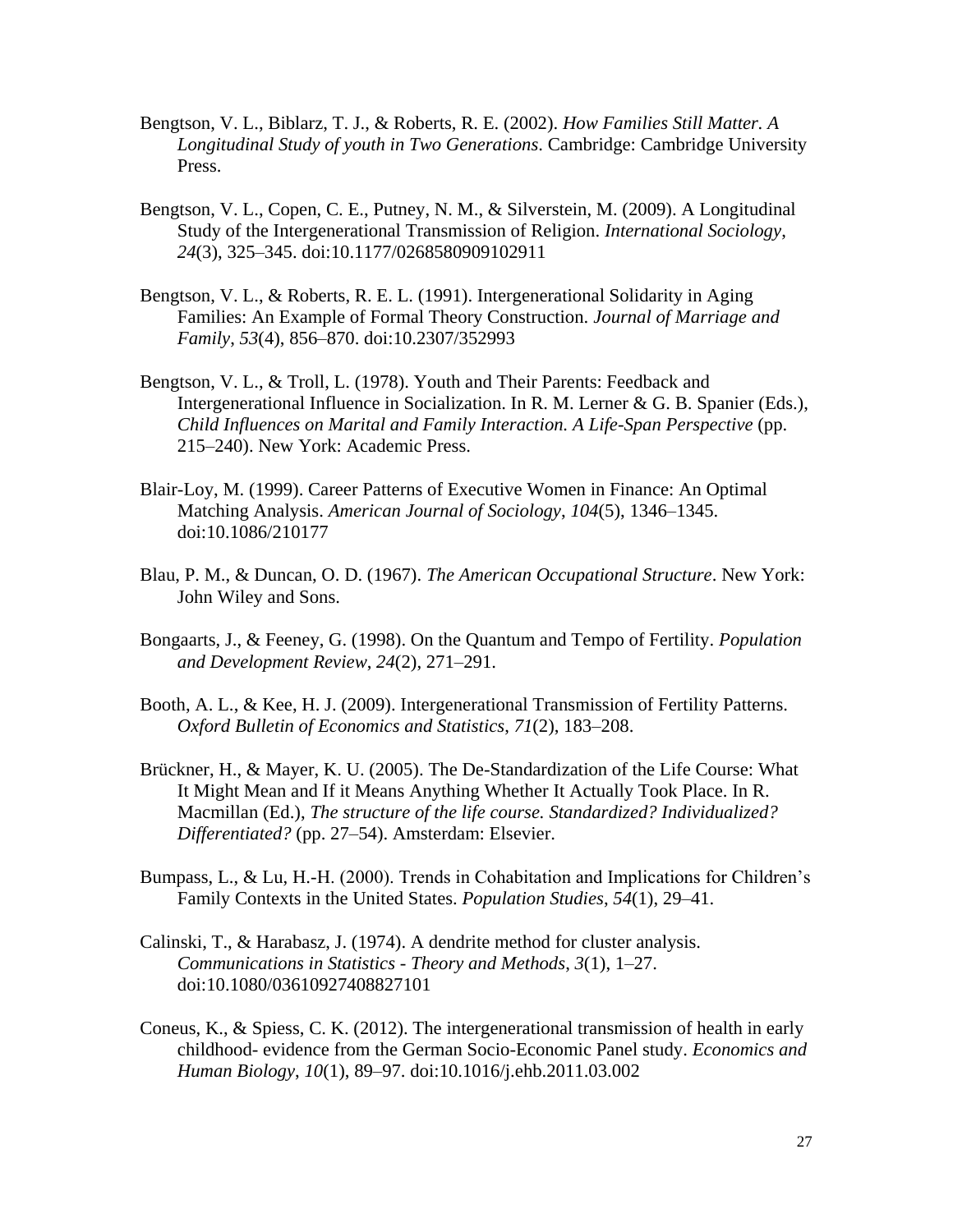- De Vries, J., Kalmijn, M., & Liefbroer, A. C. (2009). Intergenerational transmission of kinship norms? Evidence from siblings in a multi-actor survey. *Social Science Research*, *38*, 188–200.
- Diekmann, A., & Engelhardt, H. (1999). The Social Inheritence of Divorce: Effects of Parent's Family Type in Postwar Germany. *American Sociological Review*, *64*(6), 783–793.
- Duda, R. O., Hart, P. E., & Stork, D. B. (2001). *Pattern Classification and Scene Analysis*. New York: Wiley.
- Elder, G. H. (1985). *Life course dynamics trajectories and transitions, 1968–1980*. Ithaca: Cornell University Press.
- Elder, G. H. (1994). Time, Human Agency, and Social Change: Perspectives on the Life Course. *Social Psychology Quarterly*, *57*(1), 4–15. doi:10.2307/2786971
- Elder, G. H., Johnson, M. K., & Crosnoe, R. (2003). The Emergence and Development of Life Course Theory. In J. T. Mortimer & M. J. Shanahan (Eds.), *Handbook of the Life Course* (pp. 3–19). Springer.
- Feng, D., Giarrusso, R., Bengtson, V. L., & Frye, N. (1999). Intergenerational Transmission of Marital Quality and Marital Instability. *Journal of Marriage and Family*, *61*(2), 451–463.
- Freese, J., Powell, B., & Steelman, L. C. (1999). Rebel without a Cause or Effect: Birth Order and Social Attitudes. *American Sociological Review*, *64*(2), 207. doi:10.2307/2657528
- Furstenberg, F. F. (2010). On a New Schedule: Transitions to Adulthood and Family Change. *Transition to Adulthood*, *20*(1), 67–87.
- Gabadinho, A., Ritschard, G., Müller, N. S., & Studer, M. (2011). Analyzing and Visualizing State Sequences in R with TraMineR. *Journal of Statistical Software*, *40*(4), 1–37.
- Gans, D., & Silverstein, M. (2006). Norms of Filial Responsibility for Aging Parents Across Time and Generations. *Journal of Marriage and Family*, *68*(4), 961–976. Retrieved from http://doi.wiley.com/10.1111/j.1741-3737.2006.00307.x
- Gauthier, J.-A., Widmer, E. D., Bucher, P., & Notredame, C. (2010). Multichannel Sequence Analysis Applied to Social Science Data. *Sociological Methodology*, *40*(1), 1–38. doi:10.1111/j.1467-9531.2010.01227.x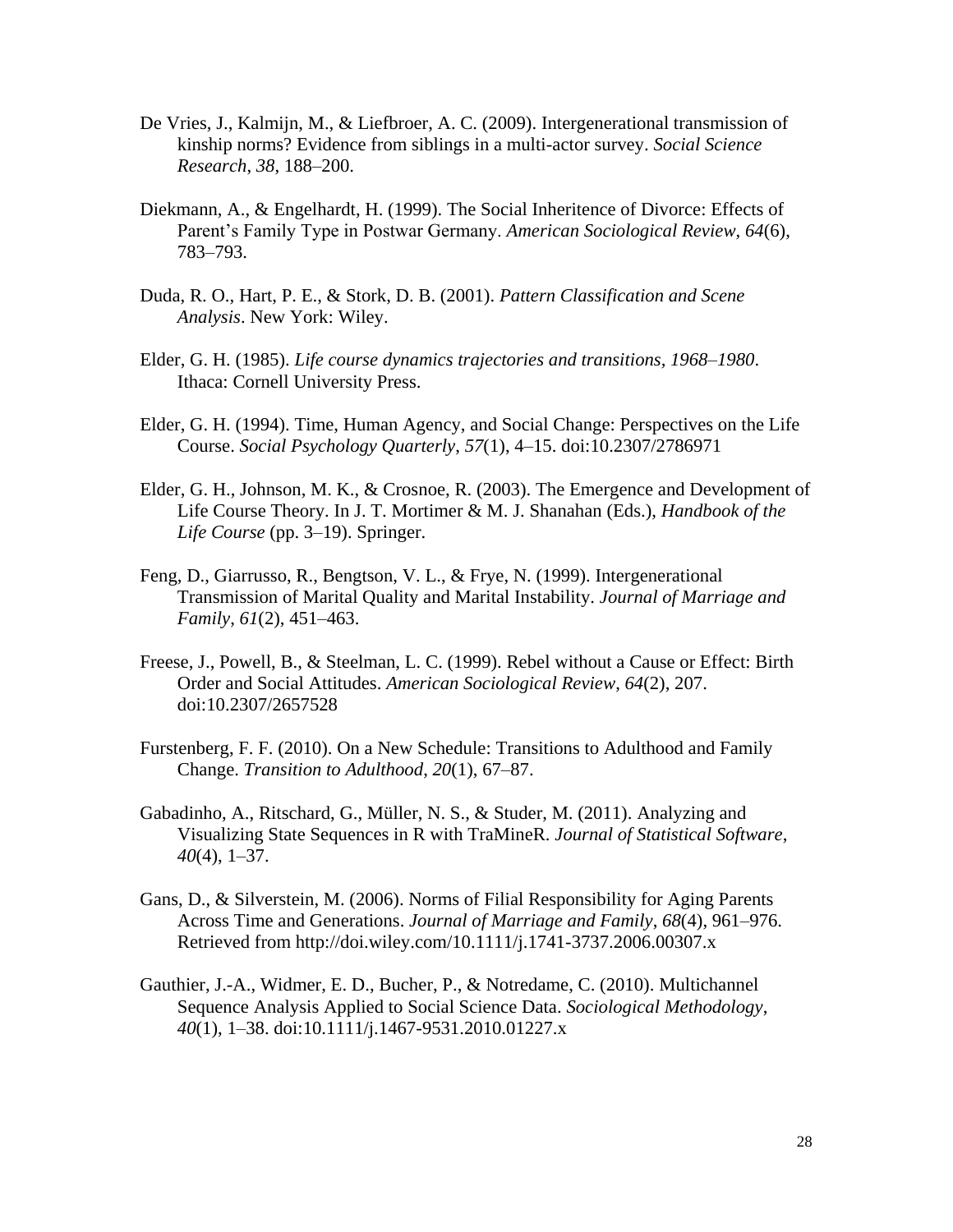- Goldscheider, F. (1997). Recent Changes in U.S. Young Adult Living Arrangements in Comparative Perspective. *Journal of Family Issues*, *18*(6), 708–724. doi:10.1177/019251397018006008
- Han, S.-K., & Moen, P. (1999). Clocking Out: Temporal Patterning of Retirement. (W. R. Heinz, J. Huinink, & A. Weymann, Eds.)*American Journal of Sociology*, *105*(1), 191–236. doi:10.1086/210271
- Inglehart, R., & Baker, W. E. (2000). Modernization, Cultural Change, and the Persistence of Traditional Values. *American Sociological Review*, *65*(1), 19–51. doi:10.2307/2657288
- Johnson, N. E., & Stokes, C. S. (1976). Family Size in Successive Generations: The Effects of Birth Order, Intergenerational Change in Lifestyle, and Familial Satisfaction. *Demography*, *13*(2), 175–187.
- Kohler, H.-P., Rodgers, J. L., & Christensen, K. (1999). Is Fertility Behavior in Our Genes? Findings from a Danish Twin Study. *Population and Development Review*, *25*(2), 253–288. doi:10.1111/j.1728-4457.1999.00253.x
- Lesthaeghe, R. J., & Neidert, L. (2006). The Second Demographic Transition in the United States: Exception or Textbook Example? *Population and Development Review*, *32*(4), 669–698. doi:10.1111/j.1728-4457.2006.00146.x
- Li, J.-C. A., & Wu, L. L. (2008). No Trend in the Intergenerational Transmission of Divorce. *Demography*, *45*(4), 875–883.
- Liefbroer, A. C., & Elzinga, C. H. (2012). Intergenerational transmission of behavioural patterns: How similar are parents' and children's demographic trajectories? *Advances in Life Course Research*, *17*(1), 1–10. doi:10.1016/j.alcr.2012.01.002
- MacIndoe, H., & Abbott, A. (2004). Sequence Analysis and Optimal Matching Techniques for Social Science Data. In A. Bryman & M. Hardy (Eds.), *Handbook of Data Analysis* (pp. 387–406). London: SAGE Publications.
- Mannheim, K. (1952). The problem of generations. In K. Mannheim & P. Kecskemeti (Eds.), *Essays on the sociology of knowledge* (pp. 276–320). London: Routledge.
- Mare, R. D., & Maralani, V. (2006). The Intergenerational Effects of Changes in Women's Educational Attainments. *American Sociological Review*, *71*(4), 542–564. doi:10.1177/000312240607100402
- McLanahan, S. (2004). Diverging Destinies: How Children Are Faring Under the Second Demographic Transition. *Demography*, *41*(4), 607–627. doi:10.1353/dem.2004.0033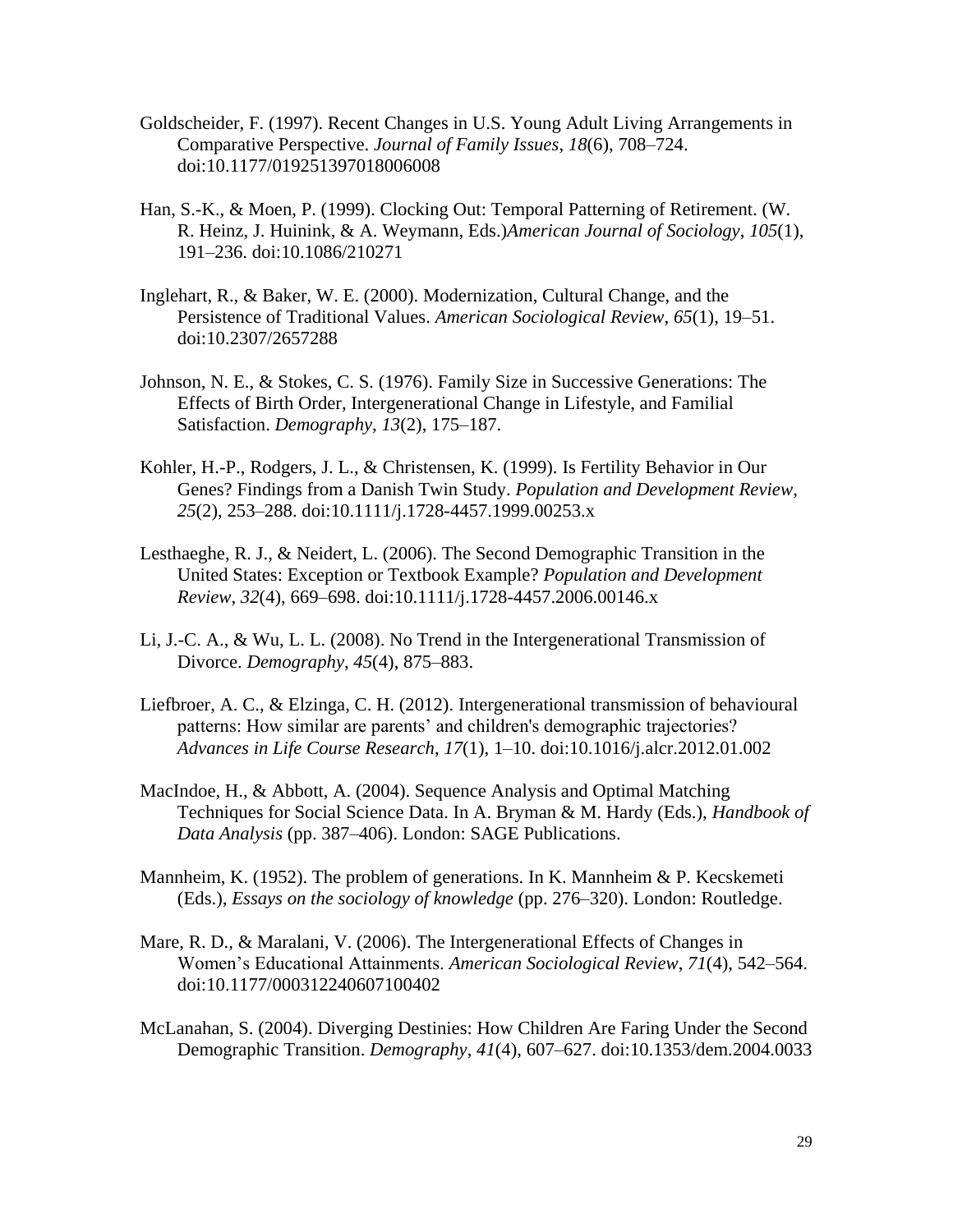- McLanahan, S., & Bumpass, L. (1988). Intergenerational Consequences of Family Disruption. *The American Journal of Sociology*, *94*(1), 130–152.
- McLanahan, S., & Percheski, C. (2008). Family Structure and the Reproduction of Inequalities. *Annual Review of Sociology*, *34*(1), 257–276. doi:10.1146/annurev.soc.34.040507.134549
- Mead, M. (1970). *Culture and commitment: A Study of the Generation Gap*. New York: Basic Books.
- Murphy, M. (1999). Is the relationship between fertility of parents and children really weak? *Biodemography and Social Biology*, *46*(1), 122–145. doi:10.1080/19485565.1999.9988991
- Murphy, M., & Knudsen, L. B. (2002). The Intergenerational Transmission of Fertility in Contemporary Denmark: The Effects of Number of Siblings (Full and Half), Birth Order, and Whether Male or Female. *Population Studies*, *56*(3), 235–248.
- Pollock, G. (2007). Holistic trajectories: a study of combined employment, housing and family careers by using multiple-sequence analysis. *Journal of the Royal Statistical Society: Series A (Statistics in Society)*, *170*(1), 167–183. doi:10.1111/j.1467- 985X.2006.00450.x
- Popenoe, D. (1993). American Family Decline, 1960-1990: A Review and Appraisal. *Journal of Marriage and Family*, *55*(3), 527–542.
- Rohwer, G., & Trappe, H. (1997). *Describing Life Courses . An Illustration Based on NLSY Data*. Florence.
- Schönpflug, U. (2001). Intergenerational Transmission of Values: The Role of Transmission Belts. *Journal of Cross-Cultural Psychology*, *32*(2), 174–185. doi:10.1177/0022022101032002005
- Sennett, R. (1998). *The Corrosion of Character*. *Corrosion*. Norton.
- Shanahan, M. J. (2000). Pathways to Adulthood in Changing Societies: Variability and Mechanisms in Life Course Perspective. *Annual Review of Sociology*, *26*, 667–692.
- Silva, J. M. (2012). Constructing Adulthood in an Age of Uncertainty. *American Sociological Review*, *77*(4), 505–522. doi:10.1177/0003122412449014
- Silverstein, M., & Bengtson, V. L. (1997). Intergenerational Solidarity and the Structure of Adult Child–Parent Relationships in American Families. *American Journal of Sociology*, *103*(2), 429–460. doi:10.1086/231213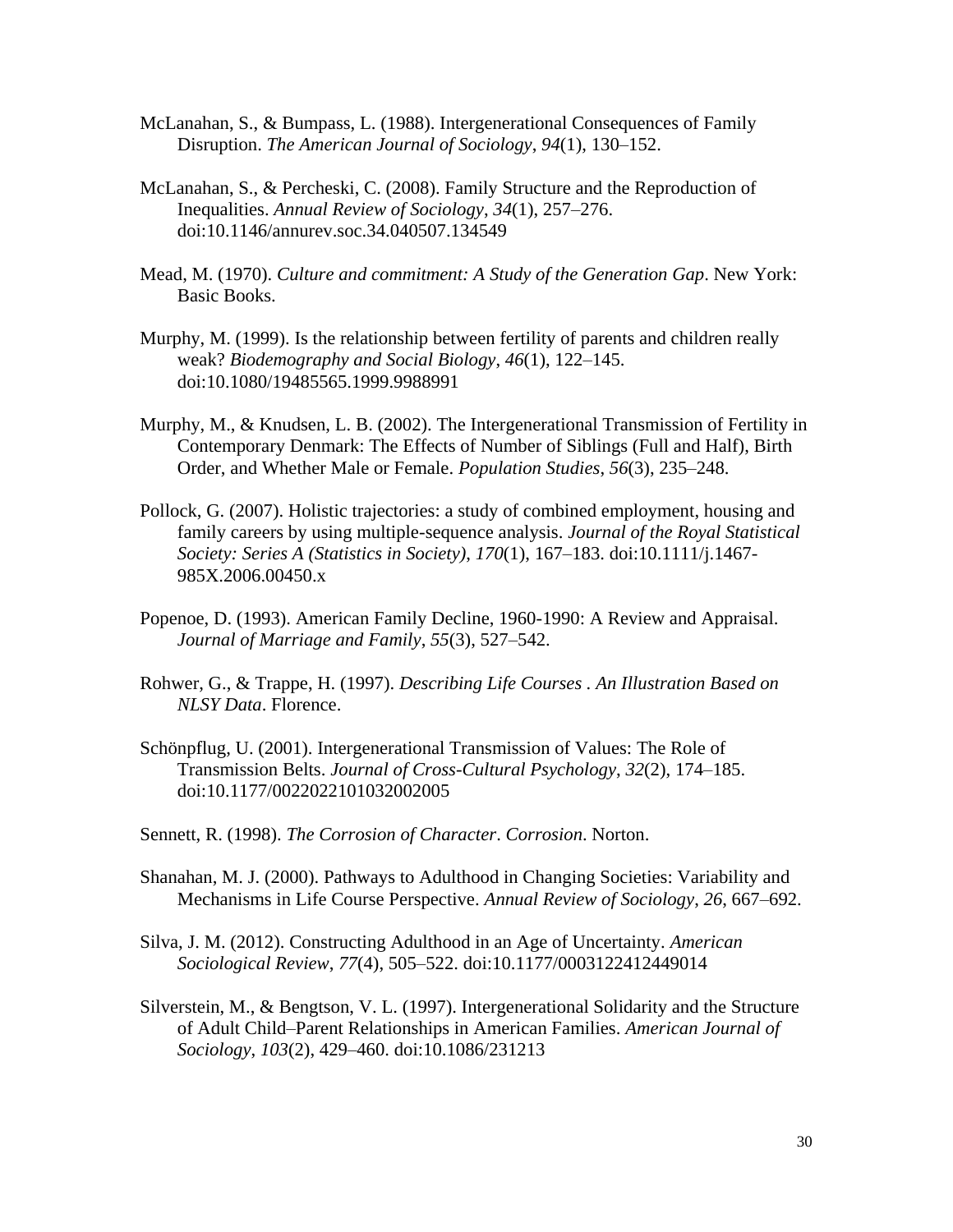- Silverstein, M., Gans, D., Lowenstein, A., Giarrusso, R., & Bengtson, V. L. (2010). Older Parent-Child Relationships in Six Developed Nations: Comparisons at the Intersection of Affection and Conflict. *Journal of Marriage and Family*, *72*(4), 1006–1021. doi:10.1111/j.1741-3737.2010.00745.x
- Silverstein, M., & Giarrusso, R. (2011). Aging Individuals, Families, and Societies: Micro–Meso–Macro Linkages in the Life Course. In R. A. Settersten & J. L. Angel (Eds.), *Handbook of Sociology of Aging* (pp. 35–49). New York: Springer. doi:10.1007/978-1-4419-7374-0
- Stovel, K., Savage, M., & Bearman, P. (1996). Ascription into Achievement: Models of Career Systems at Lloyds Bank, 1890-1970. *American Journal of Sociology*, *102*(2), 358–399. Retrieved from http://www.jstor.org/stable/2782629
- Sulloway, F. J. (1997). *Born to Rebel. Birth Order, Family Dynamics, and Creative Lives*. New York: Vintage Books.
- Teachman, J. D., Tedrow, L. M., & Crowder, K. D. (2000). The Changing Demography of America's Families. *Journal of Marriage and Family*, *62*(4), 1234–1246.
- Trent, K., & South, S. J. (1992). Sociodemographic Status, Parental Background, Childhood Family Structure, and Attitudes toward Family Formation. *Journal of Marriage and the Family*, *54*(2), 427. doi:10.2307/353074
- Wolfinger, N. H. (2000). Beyond the Intergenerational Transmission of Divorce: Do People Replicate the Patterns of Marital Instability They Grew Up With? *Journal of Family Issues*, *21*(8), 1061–1086. doi:10.1177/019251300021008006
- Wu, L. L., & Li, J.-C. A. (2005). Historical Roots of Family of Diversity. Marital and Childbearing Trajectories of American Women. In R. A. Settersten, F. F. Furstenberg, & R. G. Rumbaut (Eds.), *On the Frontier of Adulthood* (pp. 110–149). Chicago & London: The University of Chicago Press.
- Zeileis, A., Hornik, K., & Murrell, P. (2009). Escaping RGBland: Selecting colors for statistical graphics. *Computational Statistics & Data Analysis*, *53*(9), 3259–3270. doi:10.1016/j.csda.2008.11.033
- van Poppel, F., Monden, C., & Mandemakers, K. (2008). Marriage Timing over the Generations. *Human Nature*, *19*, 7–22. doi:10.1007/s12110-008-9033-5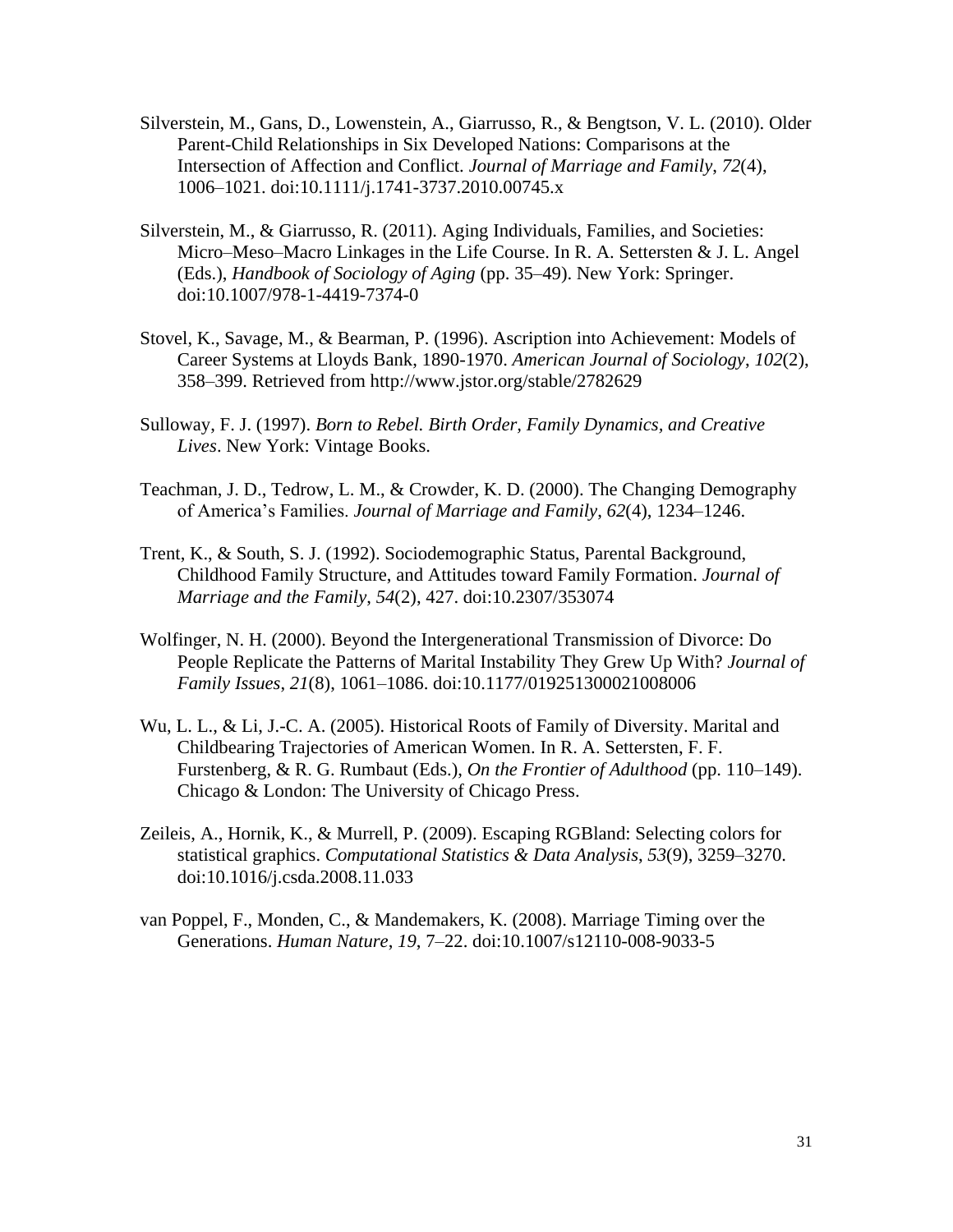

FIGURE 1: Three ideal-typical intergenerational patterns of family formation (view in color)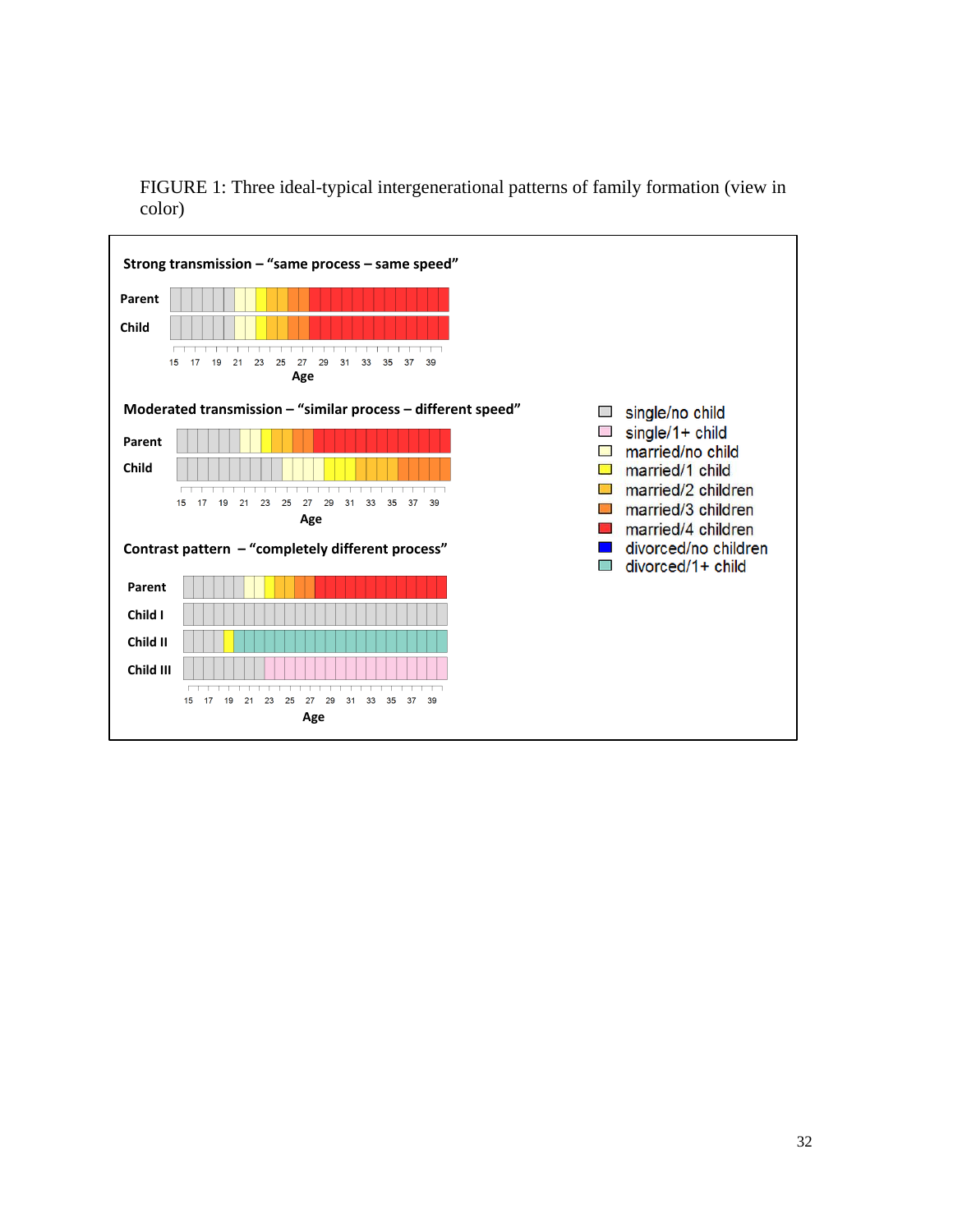

FIGURE 2: State distribution plot of intergenerational family formation clusters (view in color)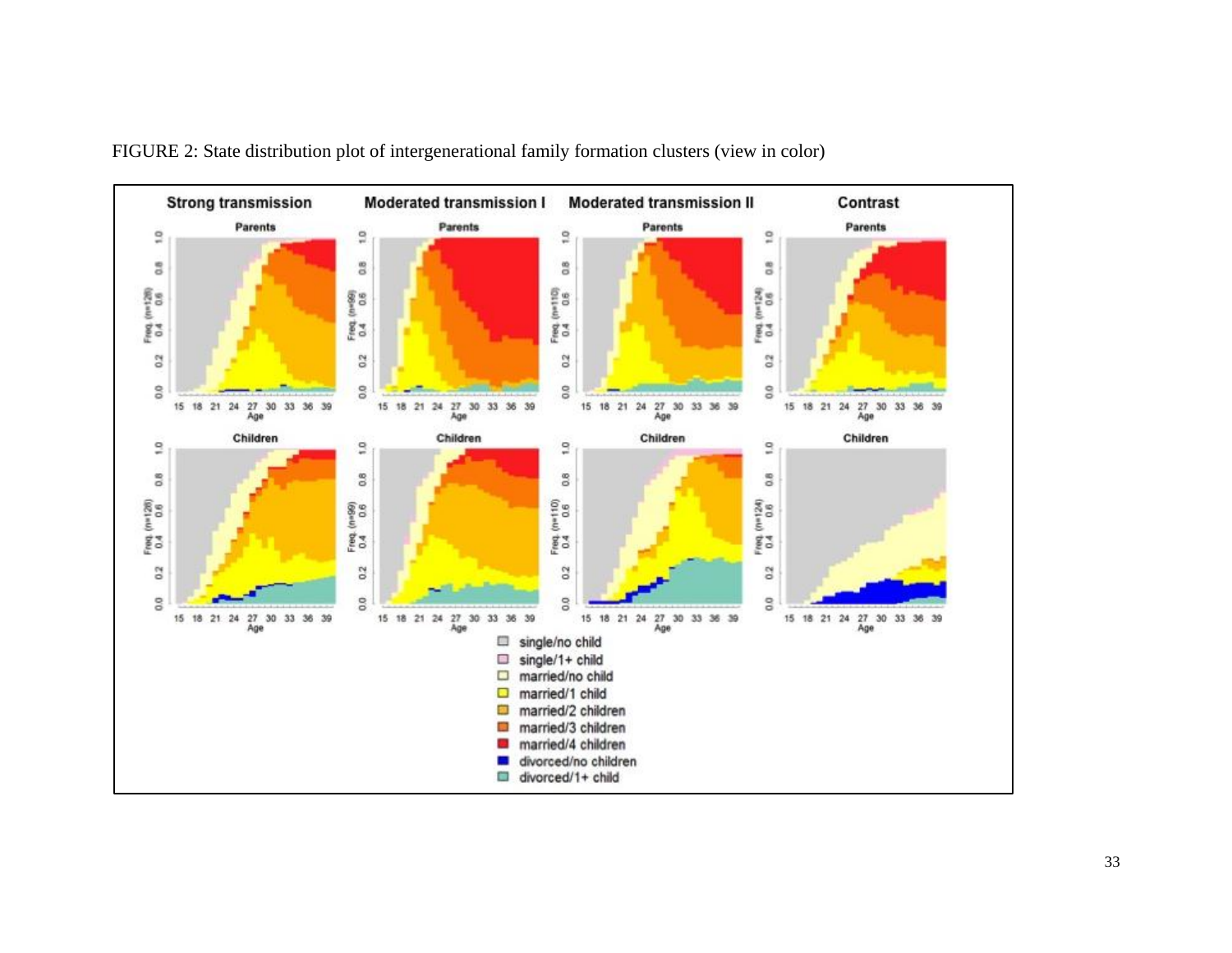

FIGURE 3: Medoid sequences as representatives for the four intergenerational family formation patterns (view in color)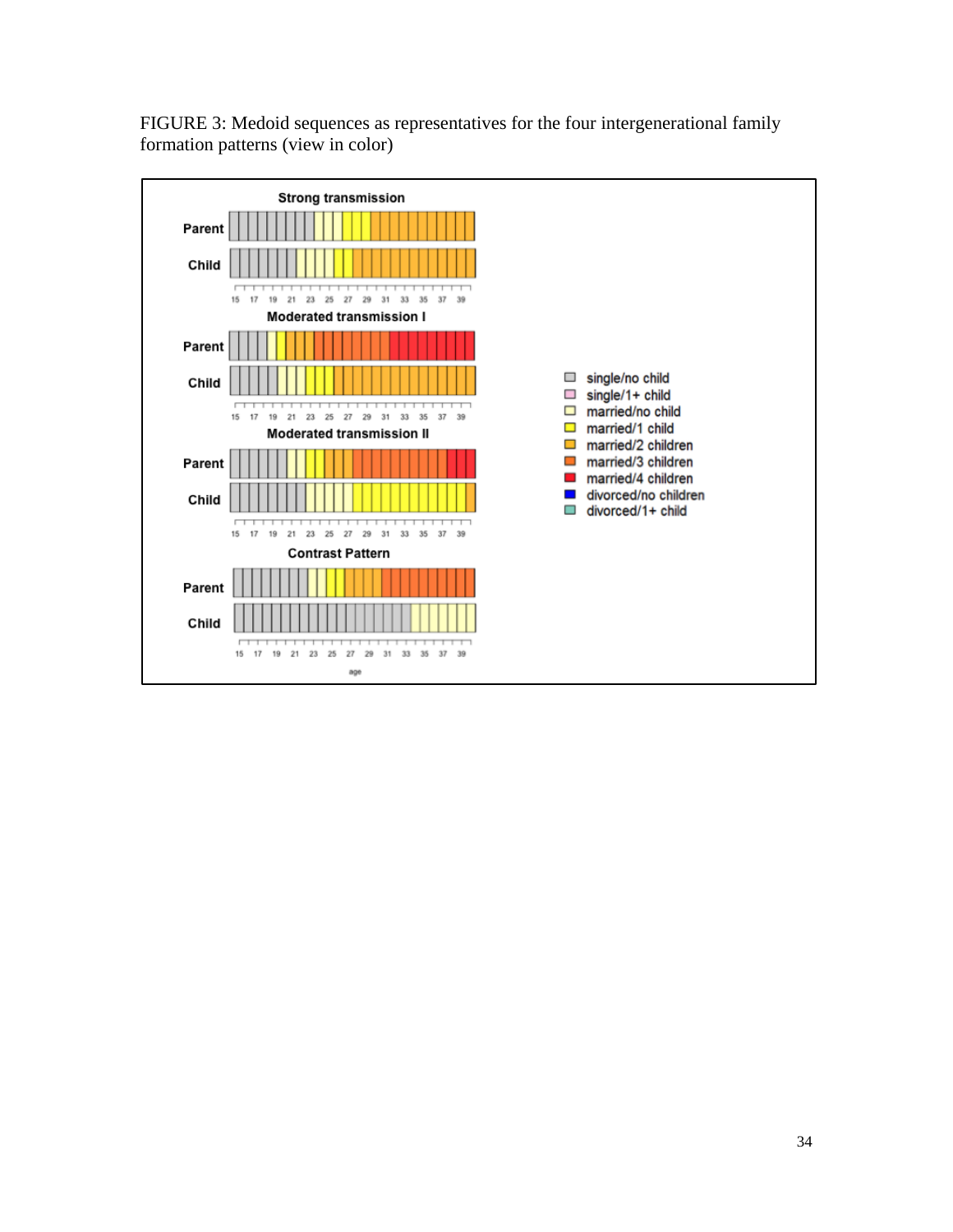|                                      |                     | Strong<br>transmission | Moderated<br>transmission<br>1 | Moderated<br>transmission<br>П | Contrast<br>group                       | Total   |
|--------------------------------------|---------------------|------------------------|--------------------------------|--------------------------------|-----------------------------------------|---------|
| Year of birth                        | Parent              | 1924                   | 1931                           | 1928                           | 1926                                    | 1927    |
| (median)                             | Child               | 1953                   | 1953                           | 1952                           | 1953                                    | 1953    |
| Age difference                       |                     | 28.69                  | 21.72                          | 23.58                          | 26.27                                   | 25.32   |
| (mean $&$ sd)                        |                     | (4.07)                 | (2.99)                         | (2.83)                         | (3.99)                                  | (4.42)  |
| Birth order                          |                     | 1.67                   | 1.71                           | 1.63                           | 1.66                                    | 1.67    |
| (mean $&$ sd)                        |                     | (0.81)                 | (0.84)                         | (0.78)                         | (0.85)                                  | (0.82)  |
| Gender constellation                 | mother-<br>daughter | 28.13%                 | 39.39%                         | 41.82%                         | 28.23%                                  | 33.84%  |
| (relative frequencies                | father-son          | 20.31%                 | 12.12%                         | 12.73%                         | 23.39%                                  | 17.57%  |
| within each column)                  | mother-son          | 12.50%                 | 31.31%                         | 19.09%                         | 25.00%                                  | 21.48%  |
|                                      | dad-daughter        | 39.06%                 | 17.17%                         | 26.36%                         | 23.39%                                  | 27.11%  |
|                                      | Parent              | 14.84                  | 12.55                          | 13.47                          | 14.68                                   | 13.98   |
| years of education                   |                     | (2.83)                 | (2.17)                         | (2.54)                         | (2.90)                                  | (2.80)  |
| (mean $&$ sd)                        | Child               | 15.46                  | 14.23                          | 15.72                          | 15.81                                   | 15.35   |
|                                      |                     | (2.26)                 | (1.99)                         | (2.23)                         | (2.60)                                  | (2.37)  |
| Difference in years                  |                     | 0.63                   | 1.69                           | 2.25                           | 1.13                                    | 1.38    |
| of education (mean<br>$&$ sd)        |                     | (2.99)                 | (2.61)                         | (3.24)                         | (3.35)                                  | (3.13)  |
| Age first marriage                   | Parent              | 24                     | 19                             | 20                             | 22                                      | 21      |
| (median)                             | Child               | 22                     | 20                             | 23                             | 27 <sup>a</sup>                         | 22      |
| Age first birth                      | Parent              | 27                     | 20                             | 22                             | 24                                      | 23      |
| (median)                             | Child               | 26                     | 22                             | 28                             | $\overline{\phantom{a}}^{\phantom{a}b}$ | 26      |
|                                      | Parent              | 2.85                   | 3.71                           | 3.28                           | 3.06                                    | 3.19    |
| Parity at age 40                     |                     | (0.83)                 | (0.52)                         | (0.87)                         | (0.92)                                  | (0.87)  |
| (mean $&$ sd)                        | Child               | 2.19                   | 2.57                           | 2.01                           | 0.34                                    | 1.73    |
|                                      |                     | (0.75)                 | (0.94)                         | (0.71)                         | (0.69)                                  | (1.16)  |
| Affectual Solidarity                 |                     | 4.34                   | 4.37                           | 4.15                           | 3.93                                    | 4.19    |
| Scale<br>(mean $&$ sd) <sup>c</sup>  |                     | (1.01)                 | (0.97)                         | (1.11)                         | (1.02)                                  | (1.04)  |
| Distance                             |                     | 61.81                  | 84.27                          | 105.38                         | 183.90                                  | 109.87  |
| (mean & sd)                          |                     | (35.59)                | (40.57)                        | (35.38)                        | (62.61)                                 | (65.70) |
| Total                                |                     | 128                    | 99                             | 110                            | 124                                     | 461     |
| (absolute & relative<br>frequencies) |                     | 27.77%                 | 21.48%                         | 23.86%                         | 26.90%                                  | 100%    |

## TABLE 1: Descriptive statistics on 4 intergenerational patterns

Notes: <sup>a</sup> 28.23% of the children in this cluster remain unmarried until age 40; <sup>b</sup> 77.42% of the children in this cluster remain childless until age 40;  $\degree$  15.18% of the children have a missing value for the affectual solidarity scale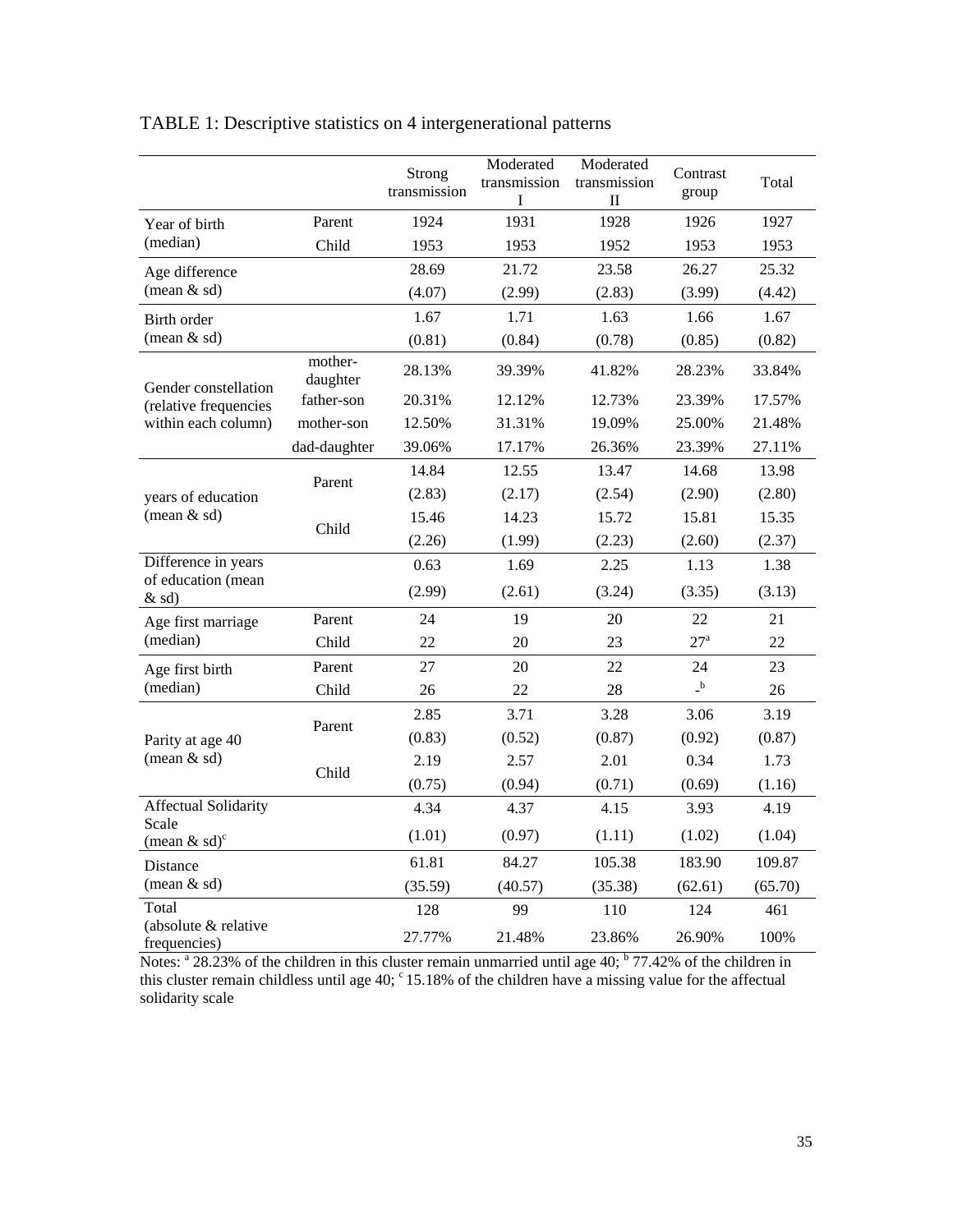|                                            | Strong transmission vs.<br>Contrast |           | Moderated transmission I vs. |           | Moderated transmission II vs.<br>Contrast |           |  |  |
|--------------------------------------------|-------------------------------------|-----------|------------------------------|-----------|-------------------------------------------|-----------|--|--|
|                                            |                                     |           | Contrast                     |           |                                           |           |  |  |
| Variable                                   | b                                   | <b>OR</b> | b                            | <b>OR</b> | b                                         | <b>OR</b> |  |  |
| Gender constellation of the dyad           |                                     |           |                              |           |                                           |           |  |  |
| (ref.: mother-daughter)                    |                                     |           |                              |           |                                           |           |  |  |
| Father-son                                 | $-0.498$                            | 0.608     | 0.914                        | 2.494     | 0.111                                     | 1.118     |  |  |
| Mother-son                                 | $-0.510$                            | 0.601     | $-0.209$                     | 0.811     | $-0.719$                                  | 0.487     |  |  |
| Father-daughter                            | $-0.0321$                           | 0.968     | 0.633                        | 1.883     | $0.631+$                                  | 1.880     |  |  |
| Sibling position                           | $-0.826**$                          | 0.438     | 1.532***                     | 4.628     | $0.680*$                                  | 1.974     |  |  |
| Age difference between parent and child    | $0.290***$                          | 1.336     | $-0.703***$                  | 0.495     | $-0.354***$                               | 0.702     |  |  |
| (centered)                                 |                                     |           |                              |           |                                           |           |  |  |
| Dyads years of education                   | $-0.209*$                           | 0.811     | $-0.491***$                  | 0.612     | $-0.0385$                                 | 0.962     |  |  |
| (average; centered)                        |                                     |           |                              |           |                                           |           |  |  |
| Difference in years of education between   | $-0.0886$                           | 0.915     | 0.0484                       | 1.050     | $0.145*$                                  | 1.156     |  |  |
| parent and child                           |                                     |           |                              |           |                                           |           |  |  |
| Affectual solidarity scale: child's affect | $0.0964**$                          | 1.101     | 0.0491                       | 1.050     | 0.0119                                    | 1.012     |  |  |
| to parent (centered)                       |                                     |           |                              |           |                                           |           |  |  |
| Constant                                   | 1.279*                              | 3.593     | $-4.551***$                  | 0.0106    | $-1.624*$                                 | 0.197     |  |  |
| Pseudo- $R^2$                              | .276                                |           |                              |           |                                           |           |  |  |

### TABLE 2: Multinomial Logistic Regression Predicting Pattern of Intergenerational Family Formation (N= 391 parent-child dyads)

Note: LSOG 1971-2000; robust standard errors were used to correct for clustering within families; OR = Odds Ratio; \*\*\* p<0.001, \*\* p<0.01, \* p<0.05, + p<0.10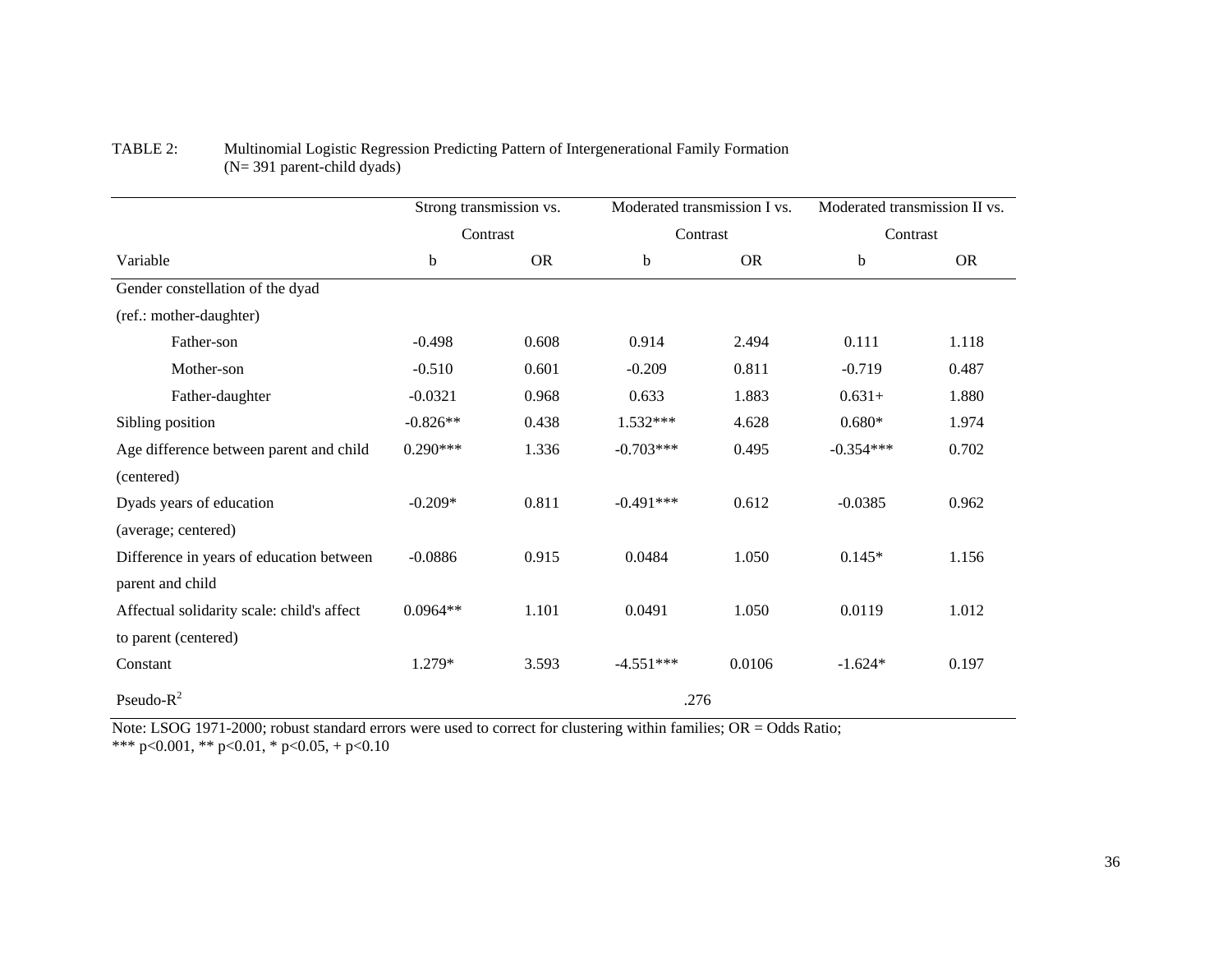### APPENDIX

### TABLES

| TABLE A1: Theory-driven substitution cost matrix |  |  |
|--------------------------------------------------|--|--|
|--------------------------------------------------|--|--|

|                  |          | SNC MNC DNC SC DC |                |   |   | M <sub>1</sub> C | M2C | M3C | M4C |
|------------------|----------|-------------------|----------------|---|---|------------------|-----|-----|-----|
| <b>SNC</b>       | $\theta$ |                   |                |   |   |                  |     |     |     |
| <b>MNC</b>       |          | $\theta$          |                |   |   |                  |     |     |     |
| <b>DNC</b>       | 2        |                   |                |   |   |                  |     |     |     |
| <b>SC</b>        | 3        | 2                 |                |   |   |                  |     |     |     |
| DC               | 4        | 3                 | 2              |   |   |                  |     |     |     |
| M <sub>1</sub> C | 5        | 4                 | 3              | 2 |   | $\theta$         |     |     |     |
| M <sub>2</sub> C | 6        | 5                 | $\overline{4}$ | 3 | 2 |                  |     |     |     |
| M <sub>3</sub> C |          | 6                 | 5              | 4 | 3 | 2                |     |     |     |
| M4C              | 8        |                   | 6              |   | 4 | 3                |     |     |     |

TABLE A2: Generation-specific transition rates between family formation states

| PARENT GENERATION       |                   |                   |                   |                  |                  |                   |                   |                   |                   |
|-------------------------|-------------------|-------------------|-------------------|------------------|------------------|-------------------|-------------------|-------------------|-------------------|
|                         | $\rightarrow$ SNC | $\rightarrow$ MNC | $\rightarrow$ DNC | $\rightarrow$ SC | $\rightarrow$ DC | $\rightarrow$ M1C | $\rightarrow$ M2C | $\rightarrow$ M3C | $\rightarrow$ M4C |
| $SNC \rightarrow$       | .85               | .13               | .00               | .00              | .00              | .01               | .00               | .00               | .00               |
| $MNC \rightarrow$       | .00               | .55               | .01               | .00              | .00              | .43               | .00               | .00               | .00               |
| $DNC \rightarrow$       | .00               | .50               | .44               | .00              | .00              | .06               | .00               | .00               | .00               |
| $SC \rightarrow$        | .00               | .00.              | .00               | .95              | .02              | .02               | .01               | .00               | .00               |
| $DC \rightarrow$        | .00               | .00.              | .00               | .00              | .81              | .05               | .02               | .08               | .04               |
| $M1C \rightarrow$       | .00               | .00               | .00               | .00              | .01              | .65               | .34               | .00               | .00               |
| $M2C \rightarrow$       | .00               | .00.              | .00               | .00              | .01              | .00               | .84               | .15               | .00               |
| $M3C \rightarrow$       | .00               | .00.              | .00               | .00              | .01              | .00               | .00               | .89               | .10               |
| $M4C \rightarrow$       | .00               | .00               | .00               | .00              | .01              | .00               | .00               | .00               | .99               |
| <b>CHILD GENERATION</b> |                   |                   |                   |                  |                  |                   |                   |                   |                   |
|                         | $\rightarrow$ SNC | $\rightarrow$ MNC | $\rightarrow$ DNC | $\rightarrow$ SC | $\rightarrow$ DC | $\rightarrow$ M1C | $\rightarrow$ M2C | $\rightarrow$ M3C | $\rightarrow$ M4C |
| $SNC \rightarrow$       | .90               | .09               | .00               | .00              | .00              | .00               | .00               | .00               | .00               |
| $MNC \rightarrow$       | .00               | .78               | .03               | .00              | .00              | .19               | .00               | .00               | .00               |
| $DNC \rightarrow$       | .00               | .09               | .87               | .00              | .03              | .01               | .00               | .00               | .00               |
| $SC \rightarrow$        | .00               | .00.              | .00.              | .90              | .00              | .08               | .02               | .00               | .00               |
| $DC \rightarrow$        | .00               | .00               | .00               | .00              | .91              | .04               | .04               | .01               | .00               |
| $M1C \rightarrow$       | .00               | .00               | .00               | .00              | .04              | .77               | .18               | .00               | .00               |
| $M2C \rightarrow$       | .00               | .00.              | .00               | .00              | .03              | .00               | .93               | .05               | .00               |
| $M3C \rightarrow$       | .00               | .00               | .00               | .00.             | .03              | .00               | .00               | .91               | .06               |
| $M4C \rightarrow$       | .00               | .00               | .00.              | .00.             | .02              | .00               | .00.              | .00               | .98               |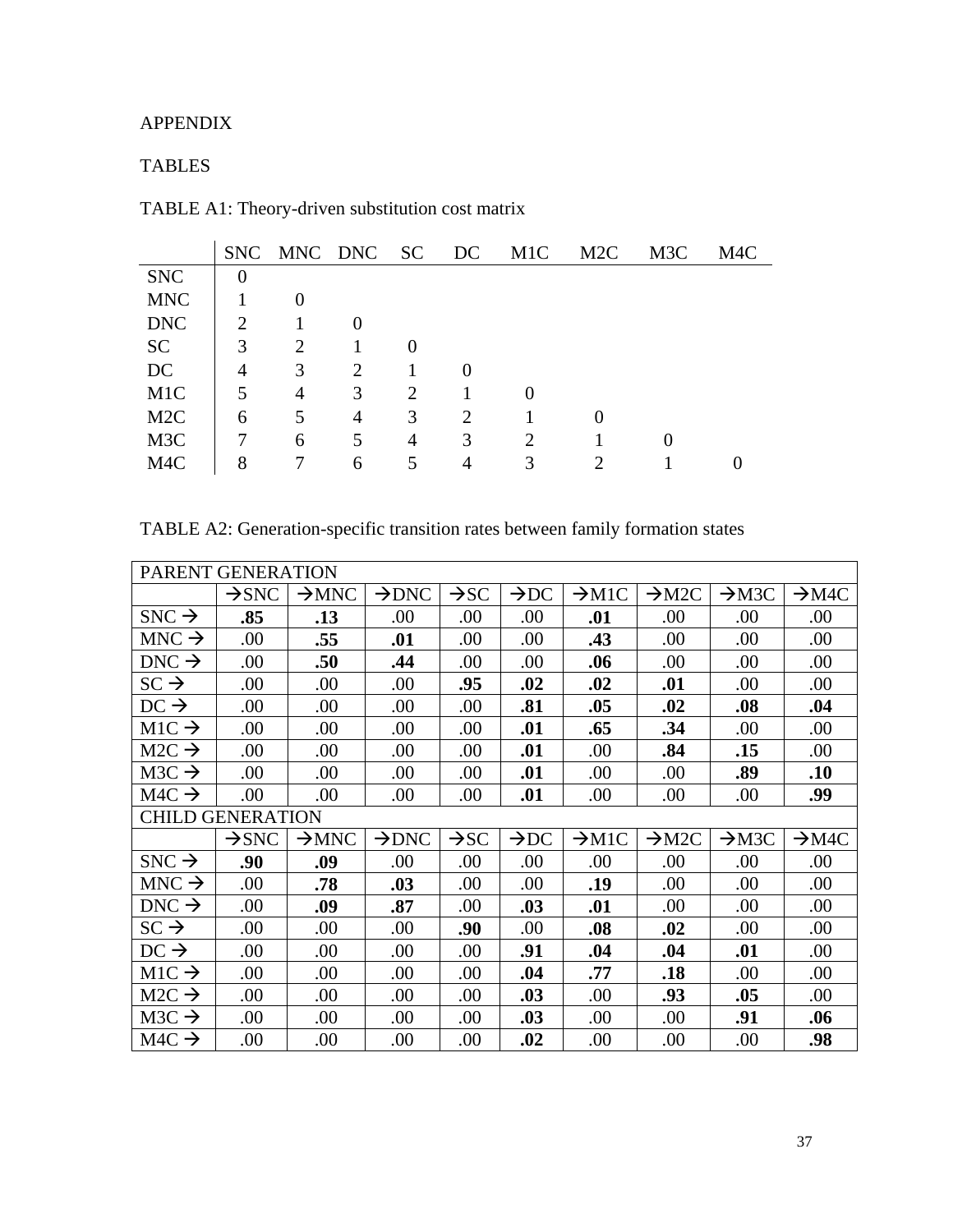| PARENT GENERATION |                         |                  |                |                |                |                |                  |                  |          |
|-------------------|-------------------------|------------------|----------------|----------------|----------------|----------------|------------------|------------------|----------|
|                   | <b>SNC</b>              | <b>MNC</b>       | <b>DNC</b>     | <b>SC</b>      | DC             | M1C            | M <sub>2</sub> C | M3C              | M4C      |
| <b>SNC</b>        | $\theta$                |                  |                |                |                |                |                  |                  |          |
| <b>MNC</b>        | 1.87                    | $\boldsymbol{0}$ |                |                |                |                |                  |                  |          |
| <b>DNC</b>        | $\overline{2}$          | 1.49             | $\theta$       |                |                |                |                  |                  |          |
| <b>SC</b>         | $\overline{2}$          | $\overline{2}$   | $\overline{2}$ | $\overline{0}$ |                |                |                  |                  |          |
| DC                | $\overline{2}$          | $\overline{2}$   | $\overline{2}$ | 1.98           | $\theta$       |                |                  |                  |          |
| M1C               | 1.99                    | 1.57             | 1.94           | 1.98           | 1.93           | $\overline{0}$ |                  |                  |          |
| M <sub>2</sub> C  | $\overline{2}$          | $\mathbf{2}$     | $\mathbf{2}$   | 1.99           | 1.97           | 1.66           | $\overline{0}$   |                  |          |
| M <sub>3</sub> C  | $\overline{2}$          | $\overline{2}$   | $\overline{2}$ | $\overline{2}$ | 1.91           | $\overline{2}$ | 1.85             | $\overline{0}$   |          |
| M4C               | $\overline{2}$          | $\overline{2}$   | $\overline{2}$ | $\overline{2}$ | 1.96           | $\overline{2}$ | $\overline{2}$   | 1.90             | $\theta$ |
|                   |                         |                  |                |                |                |                |                  |                  |          |
|                   | <b>CHILD GENERATION</b> |                  |                |                |                |                |                  |                  |          |
|                   | <b>SNC</b>              | <b>MNC</b>       | <b>DNC</b>     | <b>SC</b>      | DC             | M1C            | M <sub>2</sub> C | M <sub>3</sub> C | M4C      |
| <b>SNC</b>        | $\theta$                |                  |                |                |                |                |                  |                  |          |
| <b>MNC</b>        | 1.91                    | $\overline{0}$   |                |                |                |                |                  |                  |          |
| <b>DNC</b>        | $\overline{2}$          | 1.88             | $\theta$       |                |                |                |                  |                  |          |
| <b>SC</b>         | $\overline{2}$          | $\overline{2}$   | $\overline{2}$ | $\theta$       |                |                |                  |                  |          |
| DC                | $\overline{2}$          | $\overline{2}$   | 1.97           | $\overline{2}$ | $\overline{0}$ |                |                  |                  |          |
| M1C               | $\overline{2}$          | 1.81             | 1.99           | 1.92           | 1.92           | $\theta$       |                  |                  |          |
| M <sub>2</sub> C  | $\overline{2}$          | $\overline{2}$   | $\overline{2}$ | 1.98           | 1.94           | 1.82           | $\overline{0}$   |                  |          |
| M3C               | $\overline{2}$          | $\overline{2}$   | $\mathbf{2}$   | $\overline{2}$ | 1.96           | $\overline{2}$ | 1.95             | $\boldsymbol{0}$ |          |
| M <sub>4</sub> C  |                         | $\overline{2}$   | $\overline{2}$ | $\overline{2}$ |                | $\overline{2}$ | $\overline{2}$   |                  |          |

TABLE A3: Data-driven generation-specific substitution costs based on transition rates